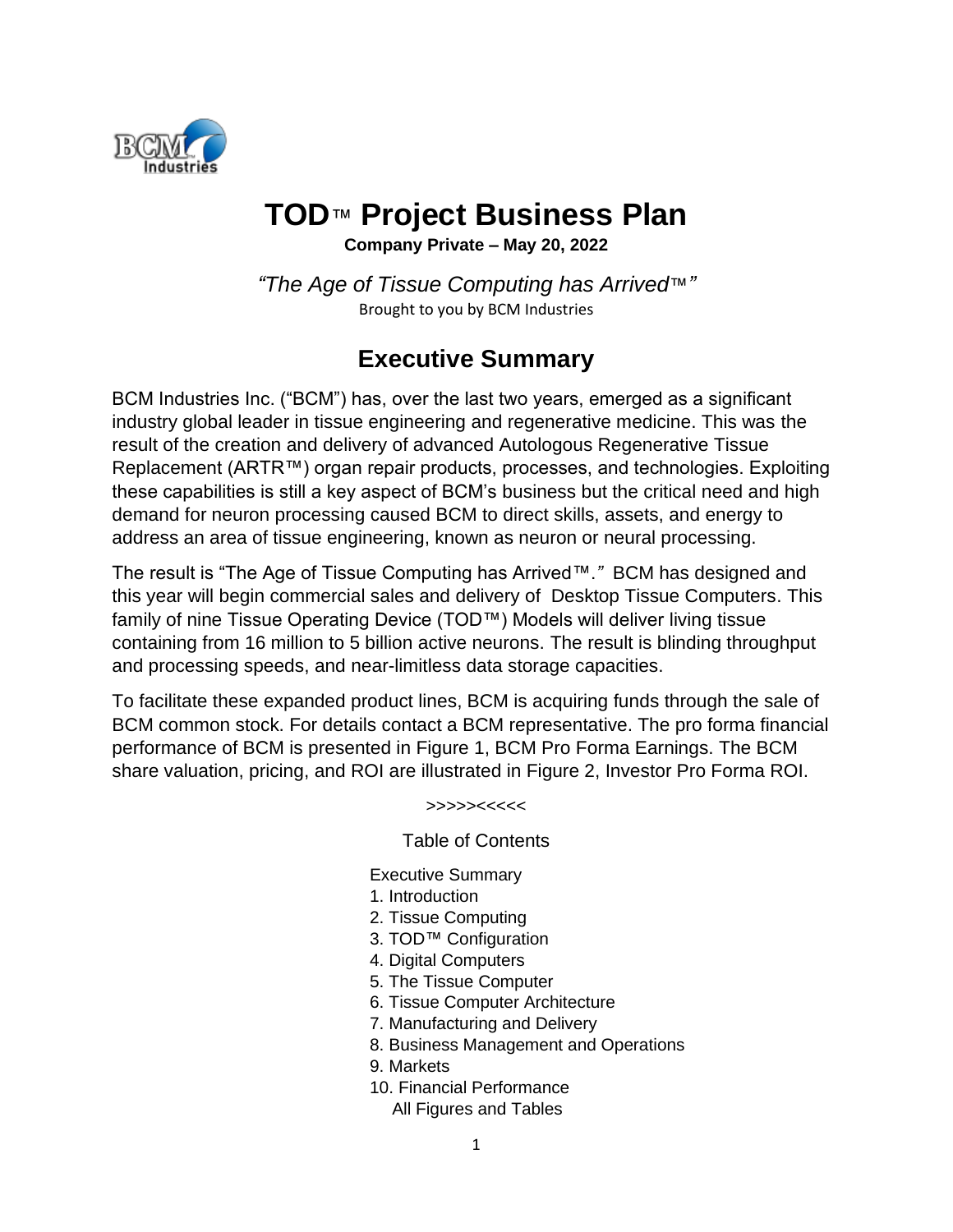### **1. Introduction**

BCM Industries Inc. ("BCM") has over the last two years emerged as a significant industry leader in tissue engineering and regenerative medicine, with specific emphasis on the creation and delivery of advanced Autologous Regenerative Tissue Replacement (ARTR™) organ repair products, processes, and technologies.

These BCM-developed tissue technologies, skills, assets, and processes are not restricted to the repair of human organs. There are many new and expanding applications for live tissue creation and operations.

One of the most commercially viable applications is Tissue Computing. As illustrated in Figure 3, automated computing commenced with the vacuum tube, moved to silicon chips and the next leap forward is to Tissue Computing. Tissue Computing is the future of processing and will impact everyone and nearly everything.

It is well known that the human brain can massively outperform digital silicon chip computers when addressing certain processing applications. Given this fact, many computer companies, universities, and others have been diligently pursuing means to emulate the performance of the human brain in some form of a modified digital chip. For a detailed discussion of their efforts, review the Article: "Introduction to TOD™ and Tissue Computing," and other related Articles available from BCM.

Based upon the continually growing market demand for user access to neuron processing services, IBM, Intel, Graphcore, BrainChip, and others are offering special chip performance enhancements for selective parallel processing applications.

They are having some success. However, all digital chip processors and memory devices are performance limited by the physical constraints of the chip and motherboard architecture. Conventional digital computers with chips and motherboards, no matter how enhanced, will never achieve the levels of performance of a pure Tissue Computer.

Knowing this limitation on chips and motherboard, BCM initiated Project TOD™ to design, manufacture, and commercialize a Tissue Computer with significant neuron processing capabilities. The success of Project TOD™ was assured before starting because BCM had already acquired or created all the individual components and elements needed to produce a family of commercial Tissue Computers.

The BCM team brings to Project TOD™ decades of experience and skills in all forms of tissue engineering, cell growth, tissue population management, and related tissue computing engineering and technologies. These include the recent design of a highly automated, low-cost mass production tissue manufacturing facility.

This BCM Business Plan addresses the tasks, processes, resources, and activities required to complete Project TOD™. Successful in this context means continual expansion of volume manufacturing, sales, and delivery of a family of commercially desirable TOD™ Models to global customers.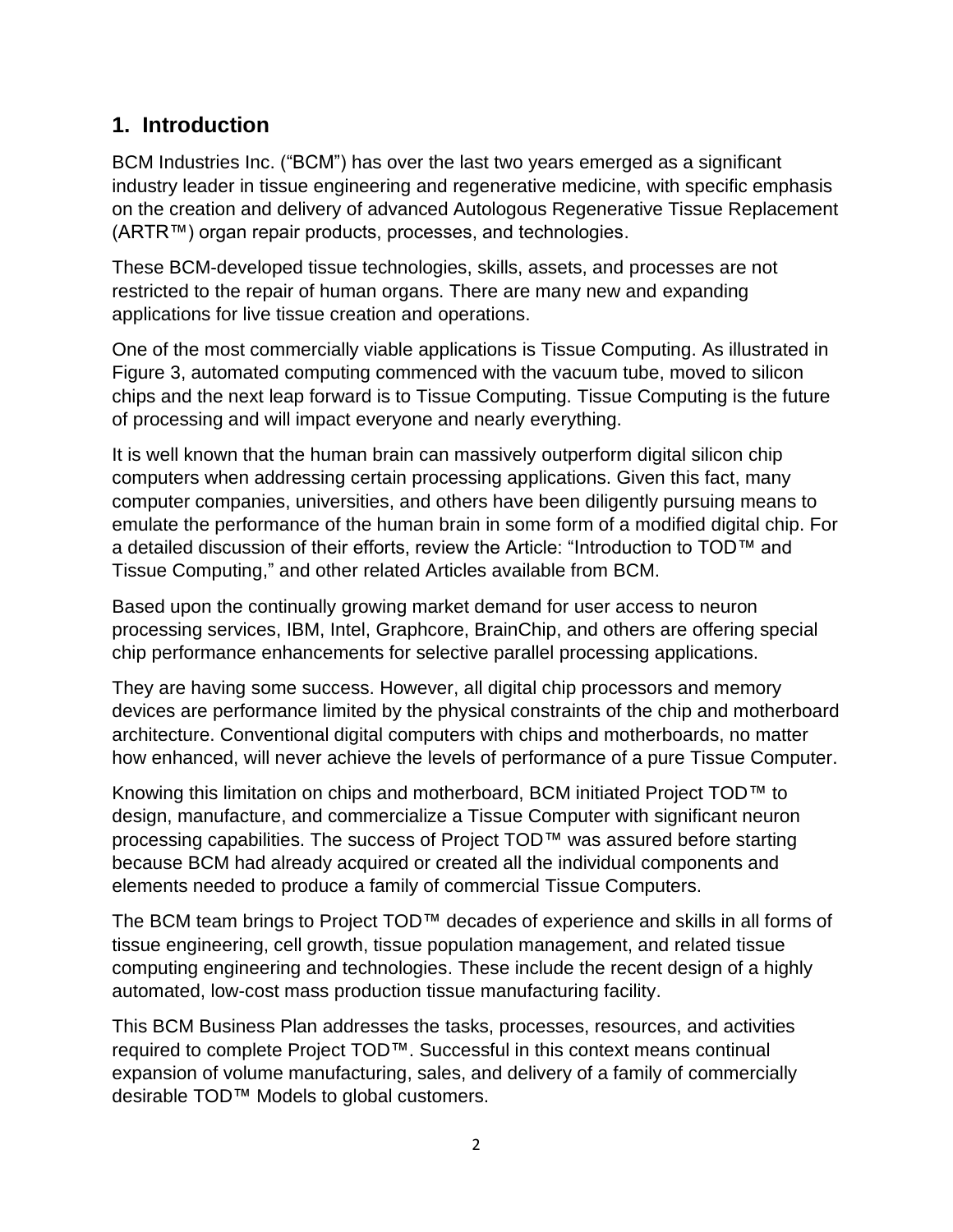## **2. Tissue Computing**

Tissue computing is the future of processing, and both neuron and quantum processing are rapidly advancing revolutionary approaches to high-speed processing and storage of information. Big companies, universities, governments, and big money are joining these advancements. Figure 4 summarizes the processing speed and scheduled availably of TOD™ Models offering neuron, and potentially quantum, processing services.

**Neuron Processing** - Before TOD™, neuron processing was defined as using specialized computer chips and motherboards to artificially emulate the actions of neurons or nerve cells. Intel, IBM, and others currently have available computer hardware and software that can artificially emulate millions of neurons in a processing capacity.

In an alternative approach, BCM uses live neurons resident in a Tissue Computer to deliver neuron processing. With no computer chips and no motherboard, TOD™ is redefining neuron processing by delivering live neurons in a massive and expandable learning capacity, delivering extremely complex data processing capabilities.

Conventional or Classical digital computers with chips and motherboards, no matter how enhanced, will never achieve the levels of neuron processing performance of a live neuron arrayed Tissue Computer. See the Articles provided under the TOD tab on the BCM Industries website.

**Quantum Processing** - Before TOD™, quantum processing was defined as using computer chips and motherboards operating at near absolute zero temperatures to perform or emulate the activities of quantum physics. The TOD™ approach to quantum processing is to use live neurons as the processing embodiment to perform quantum computing at body temperature. If current theoretical science is correct, TOD™ based quantum processing may occur within a Tissue Computer containing millions of live neurons.

### **3. TOD**™ **Configuration**

As illustrated in Figure 5, a TOD™ system includes three major components: a Tissue Computer, a Management Computer, and a TOD™ configured laptop computer. For details regarding these components and specifics on the Tissue Computer (TC) processing features, and array architecture, see the Articles provided under the TOD tab on the BCM Industries website.

TOD™ Models will be commercially offered to address both general and special purpose neuron processing. As presented in Figure 6, the TOD™ family of processors is offered in nine unique Models offering from 16 million to 5 billion neuron-powered processing and data storage options.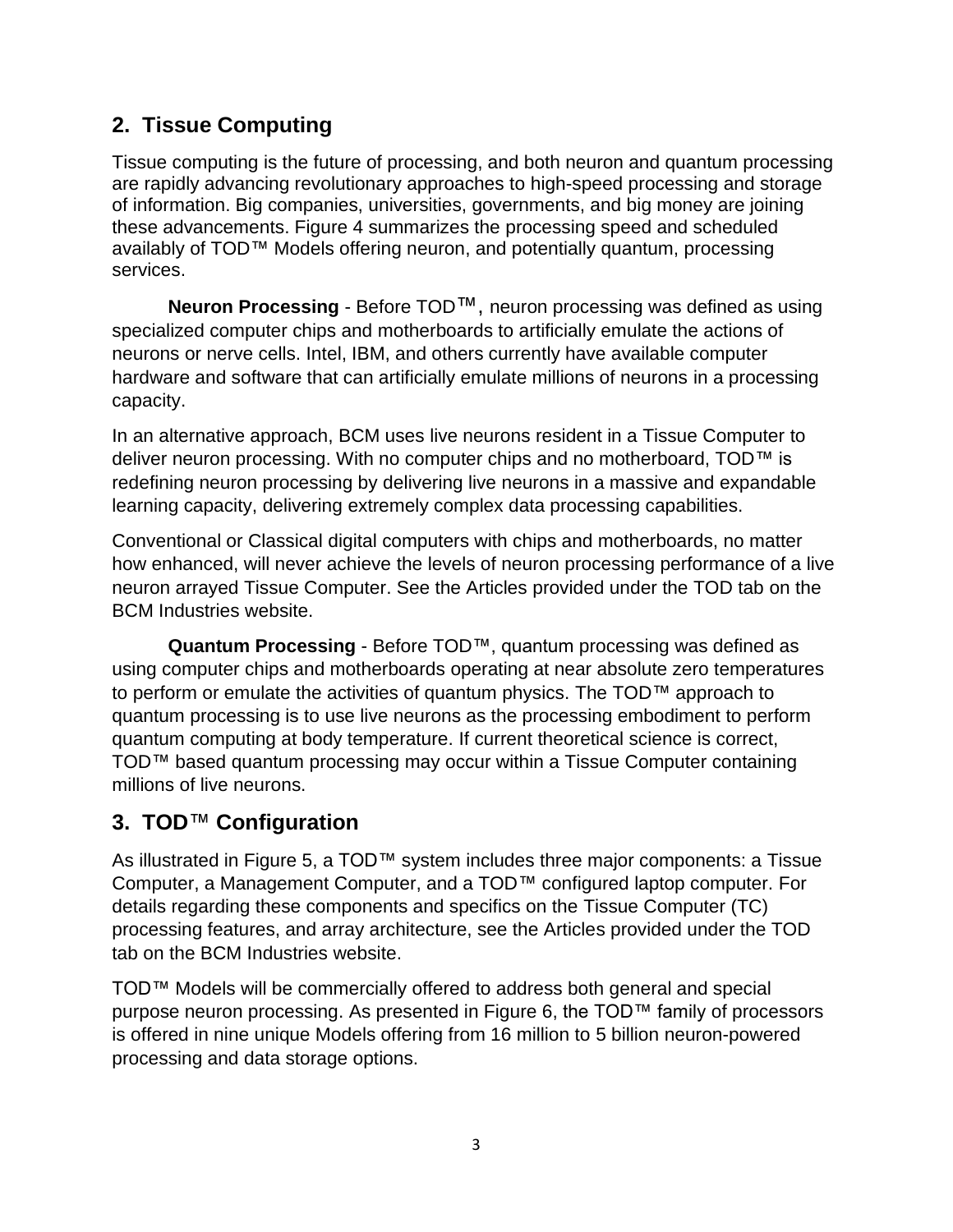The TOD™ Model 16 is the smallest, delivering a maximum of 16 million neurons from a standard-sized desktop or floor tower. The next size, the TOD™ Model 48, delivers up to 48 million neurons in a larger floor version or a rack-mounted configuration.

The largest TOD™ Model offered, the 5120, can provide a maximum of five (5) billion neurons, Although potentially possible, BCM has not addressed the networking of multiple TOD™ Model 5120 units to obtain larger programable pools of available neurons. Initially, all available TOD™ Models are configured for fixed operations. However, BCM is developing mobile-ruggedized versions of some models.

Of the three TOD™ components, the Tissue Computer represents the development challenge. It had to be an extremely reliable neuron processor constructed of continually nurtured tissue disks (TC Disk), able to be massively populated with neurons. The tissue structures were required to be assembled into processing arrays. The design had to address modularity, an expandable neuron processor architecture, and all internal data transfers had to be over tissue cords (TC Cord), also heavily populated with neurons.

Another challenge is the design, manufacture, and delivery of a safe and dependable medically sterile closed operating environment for the tissue processing array and millions of neurons with a useful life of up to forty years. These tasks, including high volume, live tissue manufacturing, BCM has previously perfected with the tissue engineering required to design, manufacture, and deliver ARTR™ organ repair tissue implants.

### **4. Digital Computers**

Each TOD**™** includes two separate and independent digital computers. They function as the controller and manager of the Tissue Computer, and also the user interface with all TOD**™** activities.

**TOD™ Configured Laptop** - is a conventional digital laptop computer that has been configured with an operating system, utilities, tools, and application programs that provide users access to and the ability to program and control the services offered by the TOD™. This laptop can be networked to all types of private and public data networks to access, transfer, and process data.

**TOD™ Management Computer** – is a conventional digital processor that has been specifically configured to operate the Tissue Computer and to monitor and control all digital data that flows into and out of the Tissue Computer. In addition to user application interfaces, this Management Computer is responsible for the safe and full environmental control and operations of the Tissue Computer. It uses the TOD™ Configured Laptop and other digital ports as the I/O devise to communicate with the TOD™ system administrator and the many users.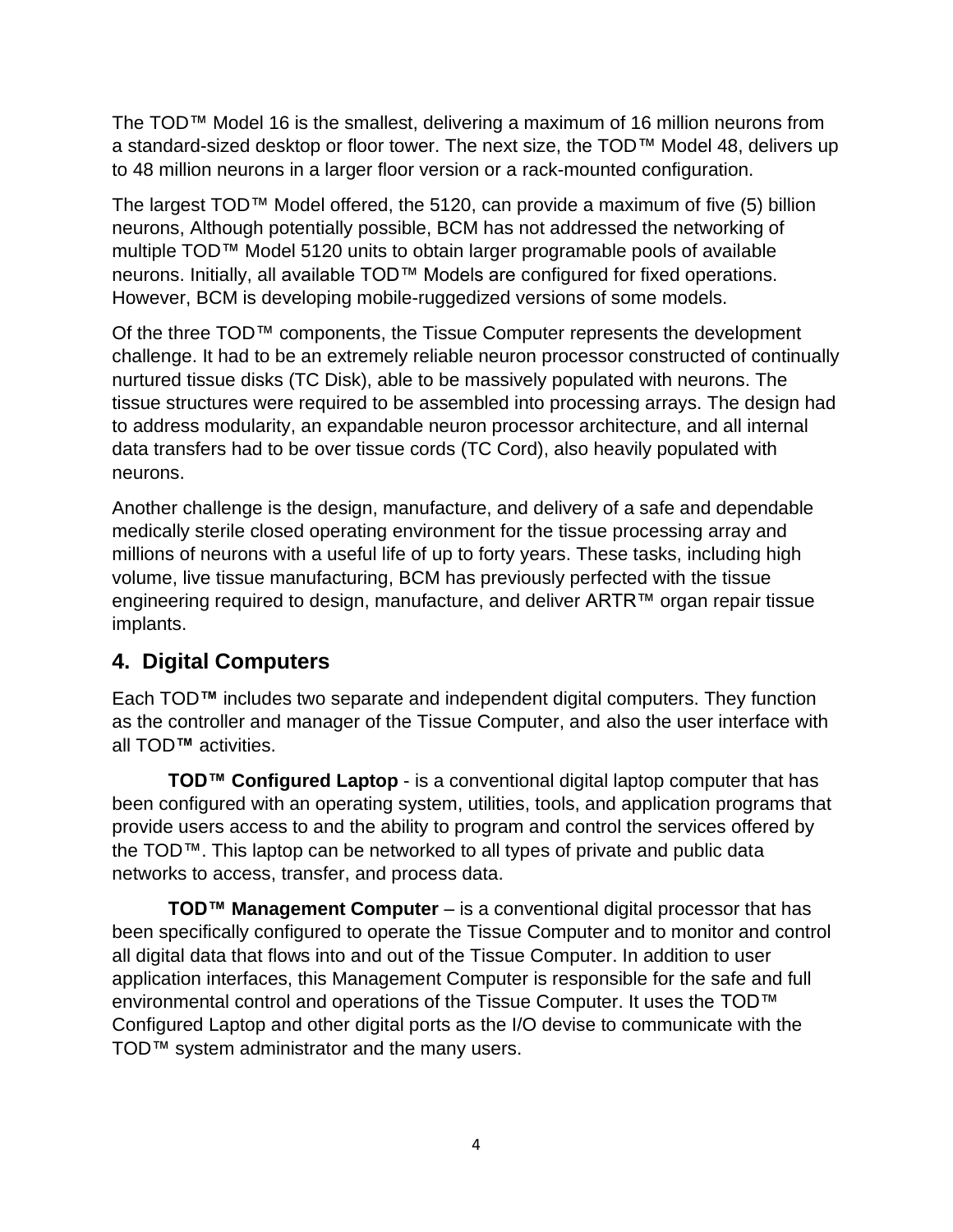### **5. The Tissue Computer**

Each TOD™ includes one Tissue Computer. This computer is the neuron processor of the TOD™ system configuration. It contains living tissue highly populated with up to 16 million to 5 billion neurons, depending upon the Model. To assure continuous and robust processing this Tissue Computer must hold, continue to support, and provide a living tissue environment for all the resident neurons.

To remain effective in addressing processing applications, these many millions of neurons must be structured and configured in an ordered and programmable computer architecture. Also, they must be able to be accessed and controlled by the system administrator, operating systems, and users with access to the Management Computer and/or the TOD™ Configured Laptop computer.

To avoid neuron-caused operational processing chaos, the Tissue Computer includes two specialized tissue structures. One is the TC Disk, and the other is the TC Cord.

**TC Disk** – is a disk-shaped cluster of tissue that is physically about 2x2x0.5 includes, or about 2 cubic inches of live tissue. It is not rigid but a soft-shaped disk. Each TC Disk is populated with up to one million active neurons that are addressable and programmable as an item or element of the Tissue Computer.

Figure 7 is an actual picture of a fully populated TC Disk in a Petrie dish. This TC Disk is embedded with approximately one million neurons and is ready for insertion into a Tissue Computer Array.

**TC Cord** – is a cord-shaped flexible tissue structure. When filled with tissue and fully populated with neurons a TC Cord functions similar to a nerve or spinal cord structure. The diameter varies per application and can be less than 20 micrometers up to 8 millimeters. The cord length varies depending upon the application. The function of the TC Cord, within the Tissue Computer, is to utilize neurons, within the TC Cord, to move data at high speeds and great bandwidths between TC Disks or through a Tissue Computer port.

Figure 8 illustrates a TC Cord section with the interior of the Cord filled with Tissue that is heavily populated with neurons. This Figure also illustrates a different type of TC Cord. It is a branching section that can support the building of TC Cord networks needed to link together many TC Disks within an Array.

### **6. Tissue Computer Architecture**

For TOD™ Models to obtain the desired neuron processing performance from all the many millions of neurons resident in the Tissue Computer, all the TC Disks and TC Cords must be structured and organized to function as a reliable and effective processing unit. To accomplish this mission, the Tissue Computer has been organized into an Array structure.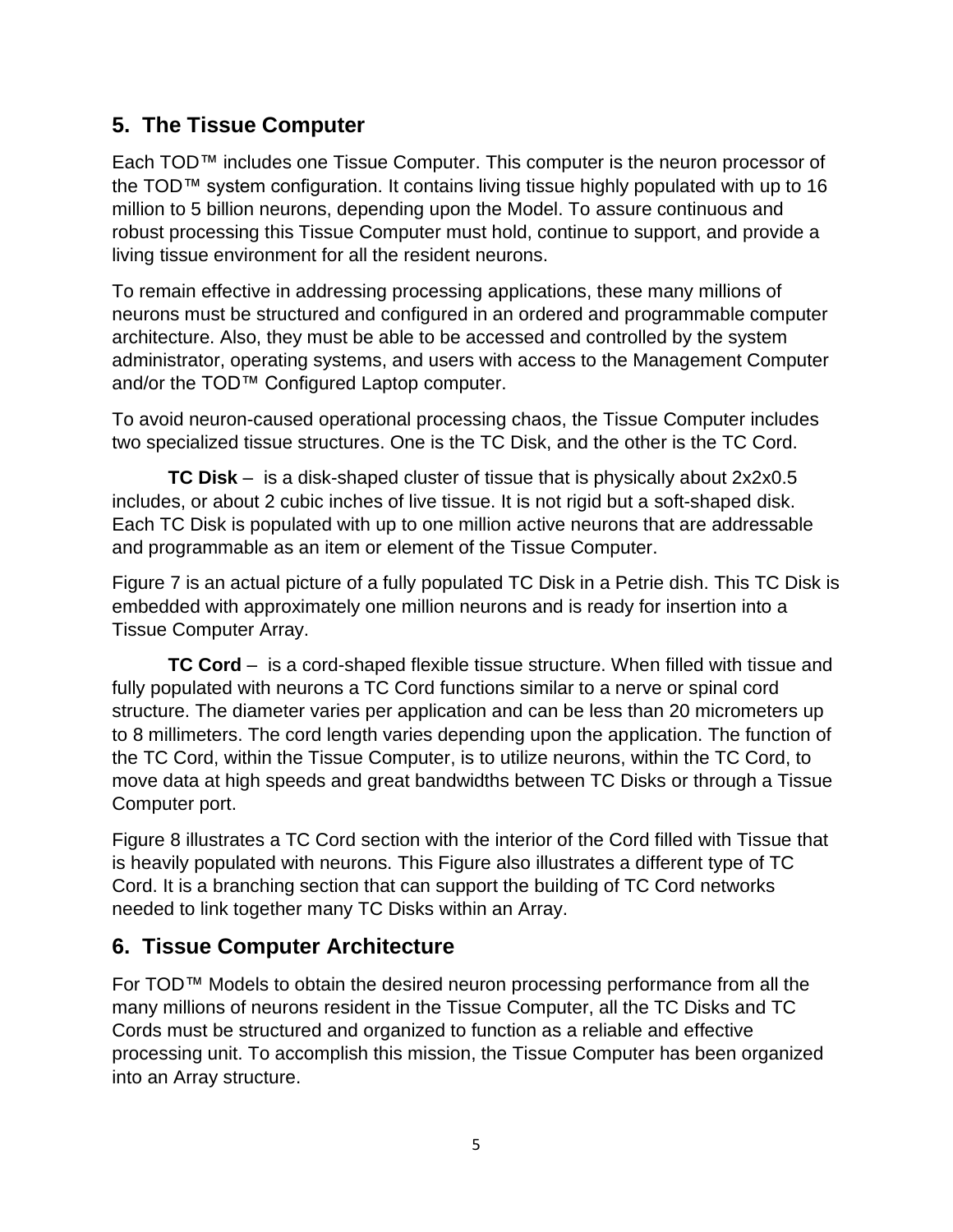Figure 9 illustrates a basic 4-set TC Disk and TC Cord linkage network. This form of networking is the bases of all Tissue Computer architectural Arrays. Each TC Disk is connected to at least two TC Cords. These TC Cords are prevalent throughout the Array. One end of each TC Cord is tissue embedded into a TC Disk. These TC Disk embedded data ports are identifiable and programmable by the Management Computer software and the TOD™ Configured Laptop operating system and application programs.

The TOD™ Tissue Computer processing architecture uses two unique array structures. One is a Planar Array and the other a Cubic Array.

**Planar Array** – is an arrangement of TC Disks in a flat 2-dimensional pattern. It includes 4 TC Disks across and is 4 TC Disks high. Illustrated in Figure 10 this Array is a 16 TC Disk Planner Array. Currently, this Array is only used in the TOD**™** Model 16. It delivers up to 16 million neurons for processing and is small enough to allow the Tissue Computer to reside inside of a standard desktop or floor tower. (See Figure 11).

**Cubic Array** - is an arrangement of TC Disks in a cubic 3-dimensional pattern. It includes three, 3D stacked, 16 TC Disk Planner Arrays. Linked by TC Cords in all three directions. This Array delivers 48 TC Disks across a 3D cube. Illustrated in Figure 12, this Array is a 48 TC Disk Cubic Array. Currently, this Array is used in the TOD**™** Model 48. It delivers up to 48 million neurons for processing and fits comfortably into the Tissue Computer that resides in a floor version with a total volume equal to four standard towers. This Model is also available in a rack version.

### **Larger Tissue Computer Configurations**

The 48 TC Disk Cubic Array is the baseline design architecture for all Tissue Computers that support the larger numbered TOD™ Models, beginning with Model 96 and extending through Model 5120. Figure 13 illustrates how the 48 TC Disk Cubic Array is configured to build a Model 96 and a Model 192.

Figure 14 illustrates how a Model 96 can be reconfigured by the Management Computer and/or the TOD™ Configured Laptop to operate as two separate Model 48 units. They can be set up to independently perform processing tasks or parallel process the same tasks, where one acts as a full real-time back processor.

### **Networking and Direct Sensor Sourced Data**

Low to moderate bandwidth networking of multiple numbers of the same TOD™ Models and/or a mixture of TOD™ Models is possible using currently available commercial digital network services.

All Tissue Computer internal data networking is neuron-to-neuron, using the TC Cord network. BCM is also developing a special flexible pipeline protected TC Cord, which may support direct neuron-to-neuron data transfers between multiple TOD™ systems and rack-mounted Tissue Computers.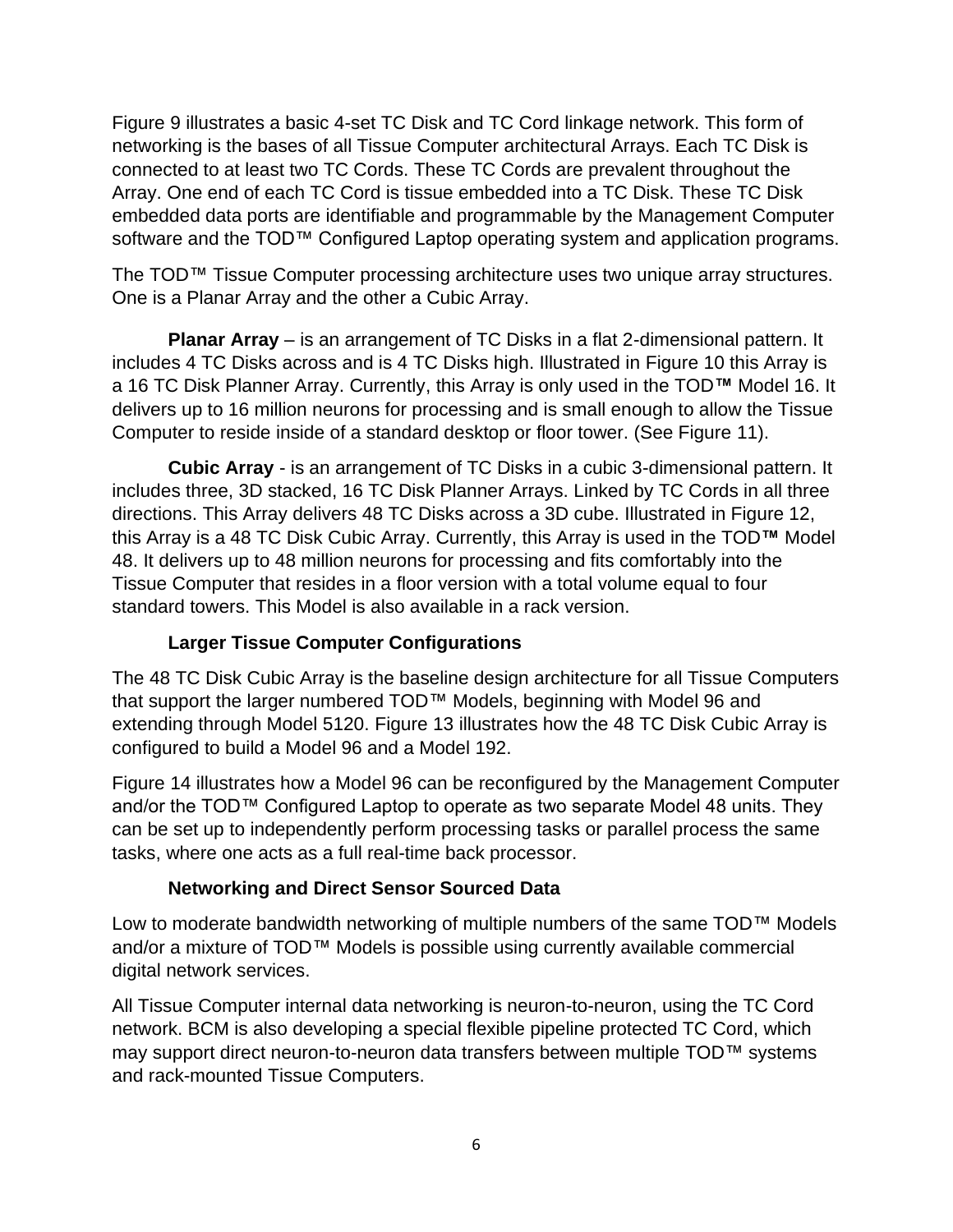In addition to neuron and digital data transfers, BCM is developing TC Cords and interface ports for the Tissue Computer to support raw, direct sourced data in these formats: optical, audio, video, RF, Inferred, thermal, and seismic.

# **7. Manufacturing and Delivery**

Manufacturing a TOD™ computer with live tissue, populated with millions of neurons is complex and challenging. However, BCM has previously, and repeatedly performed all these manufacturing steps and maliciously validated all the processes, equipment, and procedures. The latest tissue production system validation was in the manufacturing and delivery of multiple sets of Autologous Regenerative Tissue Replacement (ARTR™) organ repair tissue units in support of human kidney repair clinical trials. To learn more, review the ARTR™ data at the BCM website. For additional information on TOD™ manufacturing see the Article: "Manufacturing, Packaging, and Transport," and other Articles available from BCM.

The Tissue Computer is filled with neuron populated tissue structures. Because this Computer contains many millions of living neurons, the manufacturing processes must be performed within a medically sterile, Lab type, manufacturing environment.

In the tissue manufacturing process, BCM utilized only bovine sourced materials that meet or exceed all U.S. FDA recommended "Guidelines as to Pedigree and Handling" procedures for materials to be used in medical devices. BCM's controlled sourcing process assures a pure material that contains no growth-stimulating hormones or GMO products used in the birthing and raising of the bovine herds.

All BCM processing and manufacturing are performed under strict Standard Operating Procedures and are cGMP ("current good manufacturing practice") compliant, and compliant with the USDA and FDA regulations. These operating controls, procedures, and qualified processes enable BCM to provide the highest quality and purity of materials used in the manufacture of each Tissue Computer.

### **Installation, Operations, and Maintenance**

All TOD™ Models are sold under a one-year full replacement warranty. That warranty includes customer on-site delivery and complete professional installation by a TOD™ Support Team. The on-site team assembles, connects, evaluates, and performs full system tests to assure each delivered TOD™ Model fully meets or exceeds all performance standards.

### **Utilities, Tools, and Application Programming**

Two of the TOD™ system components are digital computers: the Management Computer and a TOD™ configured laptop computer. There are many general-purpose and specialized digital programming utilities, tools, and application programs available to address these digital segments of the TOD™ system configuration.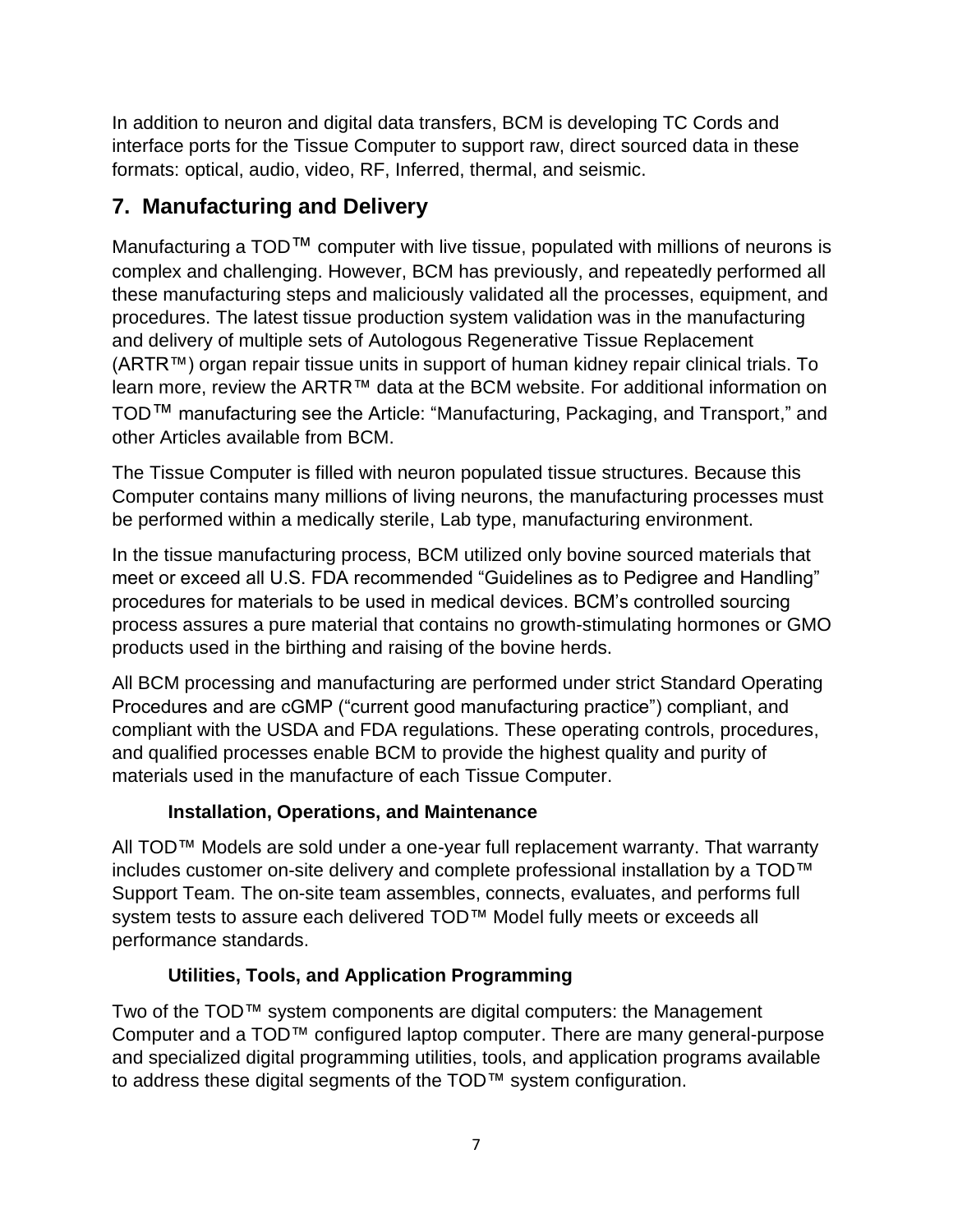Because TOD™ includes the first commercially available Tissue Computer and offers users direct programming access to millions of neurons, neuron-specific software utilities, tools, and application programs to operate, manage, and leverage the neuron performance capabilities are required.

For more than a decade a growing community of scientists, engineers, and application developers interested in neuron processing has been building and using software that is focused on neural networks and neuron processing. The result is that many of the software utilities, tools, and application programs required to manage and control the TOD™ Tissue Computer are currently available, and many are open-source. These programs are either directly TOD™ compatible, or with modification can become a part of the TOD™ and Tissue Computer software users' library.

### **System Security and Viruses**

TOD™ is vulnerable to three classes of threats and is designed and operated to fully defend the system against all three. The first two classes are common to all digital computers. They include physical security and digital data hacking and virus attacks. The TOD™ security system addresses these two classes of threats in a manner currently utilized to secure large digital processing systems and high-security databases.

Because TOD™ includes a Tissue Computer that operates using live tissue highly populated with millions of neurons, BCM has developed a special new class of system defenses against live-cell threats. These special defenses address bacterial infections, cell attacking viruses, and other destructive cell and tissue threats. To protect the Tissue Computer and the embedded live cells, BCM has developed proprietary cell defensive security software and other advanced cell protection technologies.

### **8. Business Management and Operations**

BCM has an established and experienced management team and a staff of highly skilled design, development, and manufacturing engineers and scientist in the fields of tissue growth and management, live tissue neuron processing, and digital hardware, software, and networks. The TOD™ Project presents challenges but they are ones the BCM team has previously addressed and holds applied knowledge and skills to address.

### **Intellectual Property Assets**

The Company owns and continues to acquire and create Intellectual Property (IP) assets. These IP assets address many technologies, procedures, processes, and operations being utilized by BCM in tissues based and other products and applications.

New IP assets are continually being added. They include many operating processes, procedures, rules, and technologies that assure successful management and daily operations of the Tissue Computer hardware and software.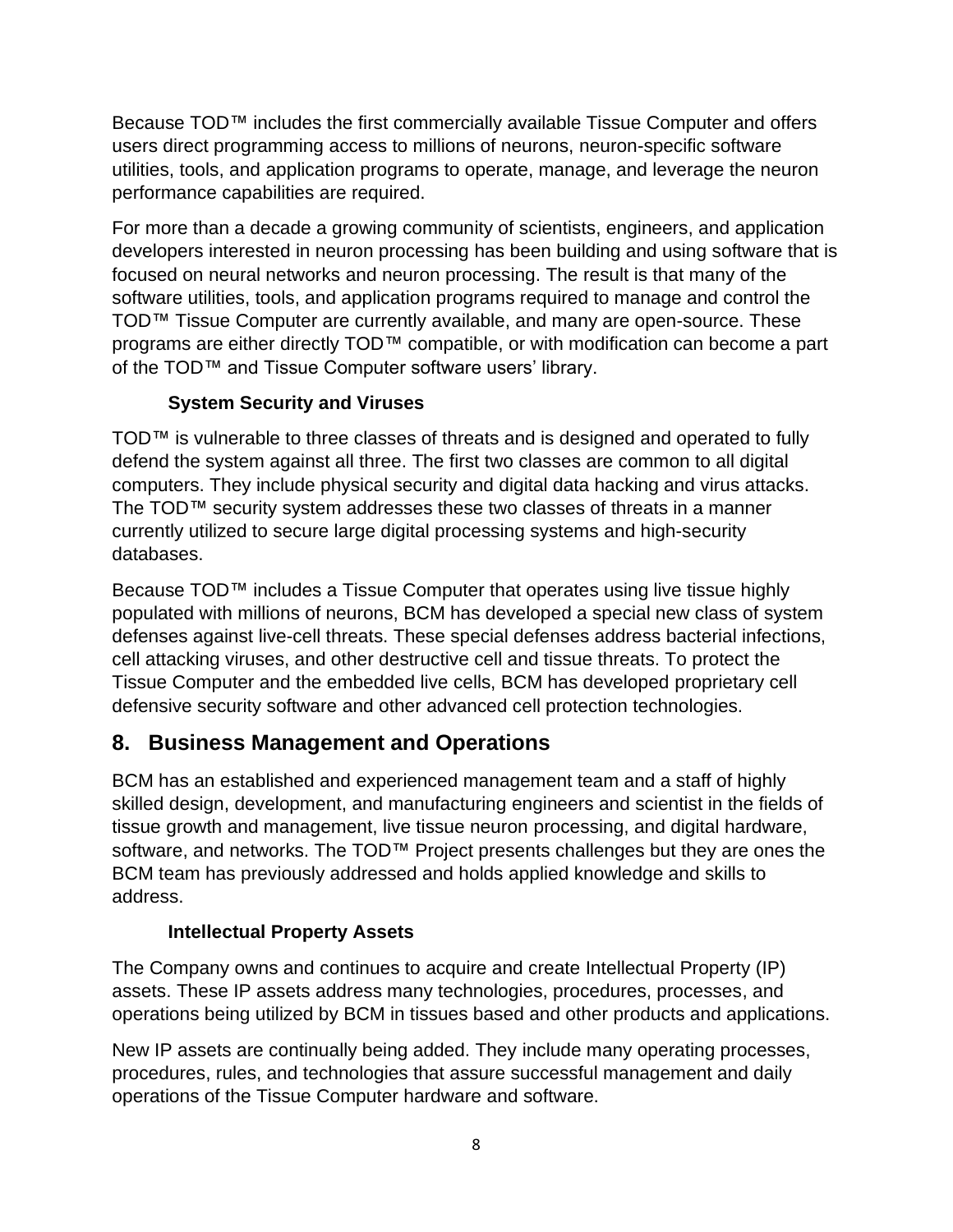They also address tissue manufacturing and TOD™ delivery, installation, and operational technologies and processes; plus, the design and operation of specialized programming utilities, tools, and software to manage and control the TOD™ equipment and operating systems.

In recent years, the asset protection effectiveness of US and Foreign patent laws, administrative procedures, and the courts have been far from effective in protecting the owner's IP assets. Therefore, to assure full global protection of IP assets, the Company has implemented, both general and specific, Trade Secrets and Proprietary Property programs. These corporate enforced programs control and limit assess, manage, assure accountability, and deliver global protection of all of the Company's IP assets.

### **Copyright and Trade Secret Protection**

The Company's intellectual property (IP) rights are granted legal protection under the Trade Secret, Trademark, Service Mark, and Copyright laws of the United States and other foreign countries. These laws provide substantial civil and criminal sanctions for unauthorized theft, duplication, and exhibition.

The Company plans to secure and maintain protection for its intellectual and other property rights to all of its properties under the laws of applicable jurisdictions. In addition, the Company intends to utilize the traditional safeguards employed in the industry to protect its creative properties and assets. The Company does not hold any patients and uses proprietary properties and trade secret programs and procedures for the protection of IP assets.

### **Competition**

Competition in the Tissue Computing industry is growing and likely to become highly intense over the next decade. In addition, advances in both chip and tissue computing will continue.

BCM views this forthcoming competition as a positive challenge that will drive innovation and creativity. BCM believes its assets, team, highly automated tissue manufacturing capabilities, and business model will assure the Company maintains a leadership position and continues to create positive advances in technology and products, and earnings growth for the near future.

### **Facilities**

The Company presently operates research and production facilities in New Jersey and intends to arrange for additional facilities in Texas, and potentially other multinational locations. The Company utilizes many independent contractors who operate from locations remote from the administrative office and production locations. The Company believes its headquarters and other facilities will be adequate to support the Company's facility needs for the near term.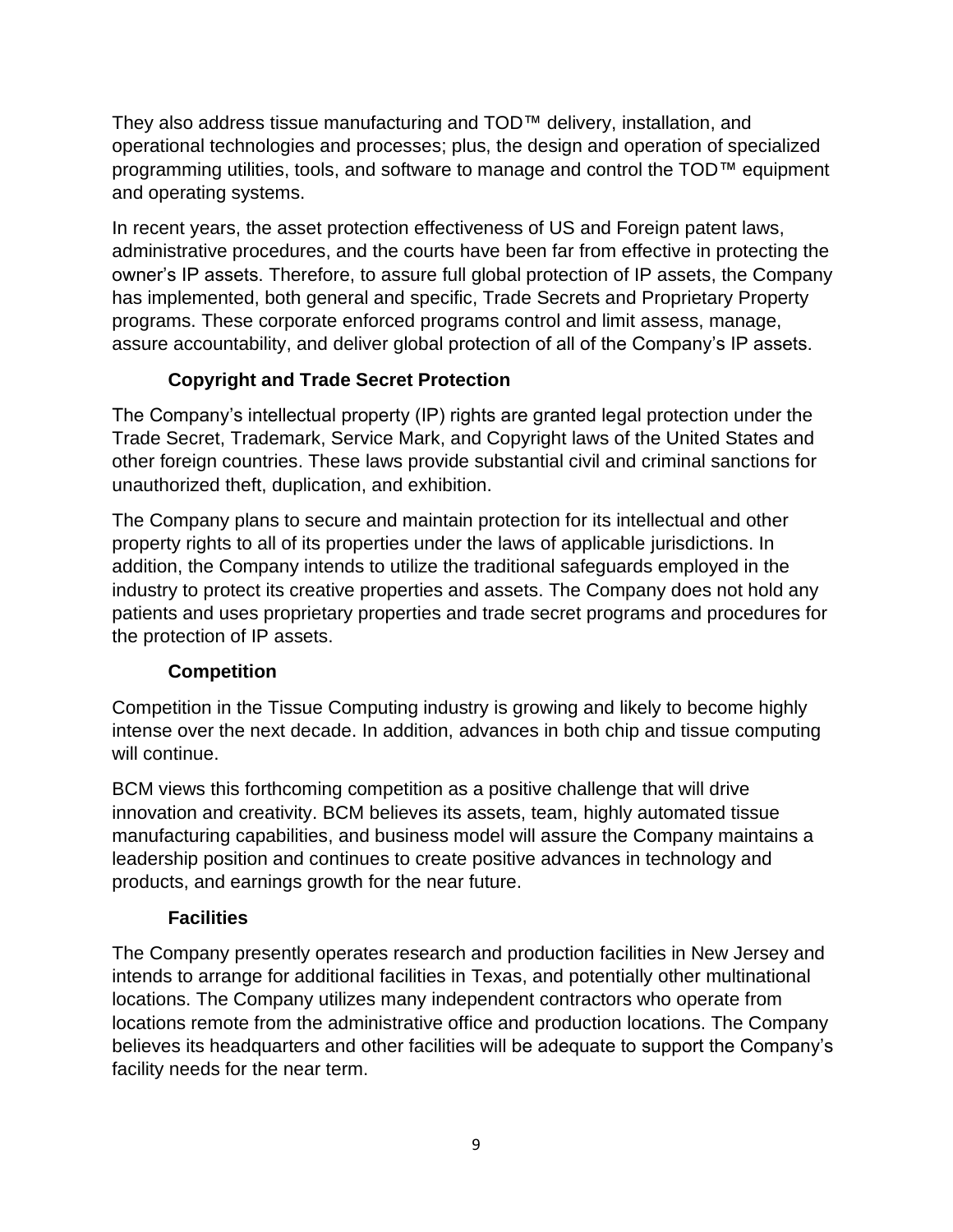### **Property and Technology Licensing**

The Company licenses operating rights, technologies, processes, procedures, patent rights, computer code, and other intellectual property rights from various sources. All of the owned and licensed intellectual property is paid current and no foreseen interruption to the access of these licensed properties are anticipated.

TOD Models will require new proprietary software, and technology licenses, in the areas of neuron-digital interfaces, neuron and quantum processing software, and others. In each of these areas, the Company anticipates favorable licensing terms will be available.

### **Funding Rounds and Use of Funds**

As illustrated in Table 1, the Company plans to offer three funding rounds. Each round addresses another phase of expansion and growth of the TOD™ Project. The third round will be funded either by an initial public offering of BCM shares, a reverse merger, or another type of public funding procedure. Rounds one and two are scheduled to be completed with the private placement of BCM shares.

### **Employees and Contractors**

Over the next three years, the Company will expand both U.S. and global operations. The Company has been successful in its efforts to recruit qualified employees and contractors. The Company anticipates sufficient qualified employees and/or independent contractors will be available to fulfill future staffing needs. None of the Company's present employees are subject to collective bargaining agreements.

### **Management and Staffing**

The Company has assembled an outstanding team of highly skilled, innovative, persistent, and professional individuals. This team has succeeded in acquiring and creating a stellar core of assets and technologies, which has positioned BCM to become a global leader in advanced tissue engineering and manufacturing.

To address the growth needed to deliver TOD™, the Company has identified sources of highly skilled and professionally qualified individuals in all required staffing areas. These areas include but are not limited to BCI hardware and software, neuron, and quantum technologies and software, tissue engineering and manufacturing, business management, finance, marketing, sales, and other skills.

The senior management and development team includes a combination of employees, advisors, and consultants. Additional management team, professionals, and other staffing will be added as required to support growth. Highlights of a few staff members follow.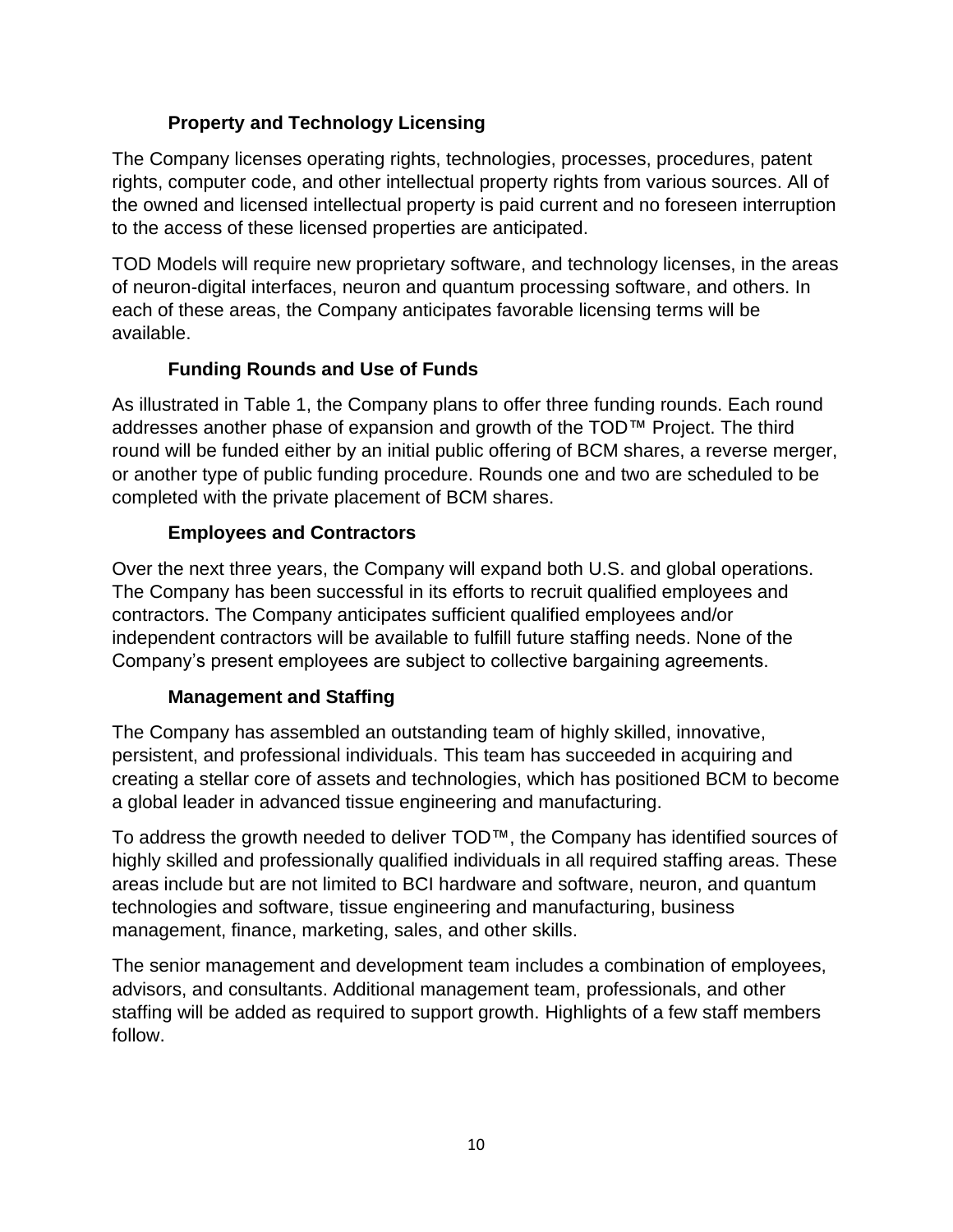**Glenn Gearhart**, JD, MSE, BSEE, is the Founder, CEO, and Chairman of BCM Industries Inc. Dr. Gearhart has over 45 years of professional experience in business development, operations, management, law, and computer sciences and engineering. He has repeatedly demonstrated the ability to assemble a quality team, provide leadership and motivation, accept, and respond to challenges, and record significant personal and corporate achievements in business and the high-tech computer industries.

His legal experience includes securities law, corporate finance, international business and corporation development, general corporate law, real property law, and civil litigation. Dr. Gearhart is a member of the California State Bar, holds a JD in Law from Western State University, an MS in Systems Engineering from West Coast University, and a BS in Electrical Engineering from Trine University.

**J. Roy Nelson**, Ph.D., Senior Vice President, Chief Scientific Officer (CSO), Tissue Engineering, and Director of Quality, and the Collagen Structure Regenerative Cell Testing Laboratory. Dr. Nelson is a specialist in applied surface quantum mechanics and polymer science. In addition to BCM responsibilities, Dr. Nelson manages a medical manufacturing facility and material testing laboratory that specializes in particle and surface science for the pharmaceutical industry. The laboratory has a US-DEA Schedule IV Drug License and is FDA audited.

Dr. Nelson received his B.S. degree in drug chemistry from UCLA, his M.S. in synthetic organic (drug) chemistry from the University of Illinois, and a Ph.D. in material/polymer science from Penn. State University. He has over 35 years of experience and holds 25 U.S. and Worldwide Patents.

**Cliff Dey**, Ph.D. ME, MSME, BSME, Senior Vice President, Chief Manufacturing Engineer (CME). He is responsible for the design, development, and installation of all tissue manufacturing and processing systems and equipment. Dr. Dey has over 40 years of experience, holds many patents, and received the Thomas Edison Patent Award for Medical Devices in 2020.

**David R. Richards**, Ph.D., Senior Vice President, Business and Market Development. He is reasonable for assisting the Company in both US and global expansion and sales. Dr. Richards is a highly acclaimed author, speaker, and facilitator of strategic innovation leadership. He is a co-founder of the MIT Innovation Lab, a globally experienced senior executive, and has served various enterprises as a board director or advisor. He holds a Ph.D. in Mathematical Psychology and Neuroscience from the University of Toronto.

**Kevin Gearhart**, Chief Operations Officer (COO). Mr. Gearhart has over twentyfive years of experience in managing financial operations, sales, business operations, customer service, inventory, and supply chain systems, and corporate asset management. Mr. Gearhart has repeatedly demonstrated his ability to manage and operate growth-oriented business entities.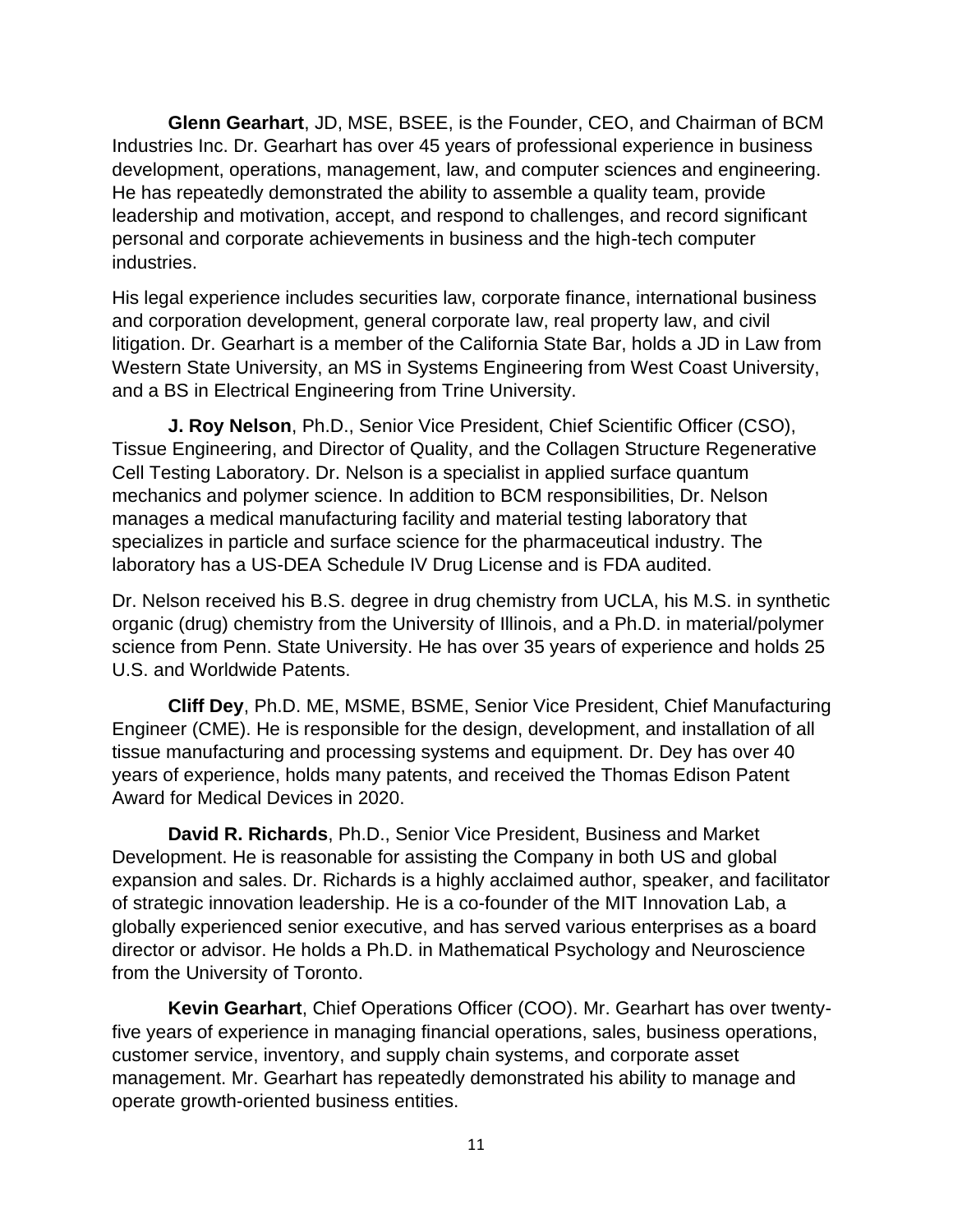His experience includes participating in the creation, design, operation, and development of BCM Industries, plus operations management and sales management of both retail and online vendors and service providers.

**Radka Milanova**, PhD, Senior Vice President. Dr. Milanova is a highly-skilled professional with academic credentials and qualifications merging business management, marketing, and regulatory strengths, licensing, and collaborations in the pharmaceutical, nutraceutical, and veterinary industries. Dr. Milanova served for several years as a Board Director on companies, such as the multinational generic pharmaceutical company Biovet Peshtera, Bulgaria, LinkCore Pharma Limited, UK as well as POS Biosciences in Saskatoon, Canada. Dr. Milanova earned her awardwinning doctorate from Simon Fraser University (SFU), Canada.

**Martial Frigon**, Vice President, Developing Markets. Mr. Frigon is a versatile entrepreneur with over 25 years of experience in law, finance, business development, marketing, sales, management, and communication. He has continually recorded successes in international marketing and sales. Mr. Frigon resides in Canada and is bilingual in French and English.

**Ethan Stanley**, Vice President, Processing Systems and Services. Mr. Stanley provides established experience and skill in both management and participation in the creation, design, operation, and development of multiple numbers of advanced processing and tissue engineering technologies and systems.

**Linda Hoy**, Vice President, Finance and Human Resources. Ms. Hoy has demonstrated superior abilities to operate a business and address fiscal management of multi-regional organizations and has the skills required to unite many individuals, with differing opinions and skills, to focus and join together to accomplish difficult missions.

**Kathy Paquette**, Vice President, Graphics and Media Services. Ms. Paquette has over twenty-five years of direct experience in domestic and international promotions, media, marketing, and sales operations. She has superb skills in promotion, computer graphics, art, creative graphics, marketing presentation development, and related marketing and sales skills.

**Shauna Guerin**, Senior Vice President, Global Product Distribution and Markets. Ms. Guerin has over thirty years of experience in managing financial operations, business operations, customer service, administration, and corporate asset management. Her management and operating experience span computer and system operations, inventory management and automation, software development, production systems development, music recording, distribution and publishing, human resource management, and production staff training.

**Dennis McDonough**, Vice President, Digital and Network Services. Mr. McDonough is responsible for the design and operation of software applications, data networks, and IT aspects of the products and services utilized by BCM operations.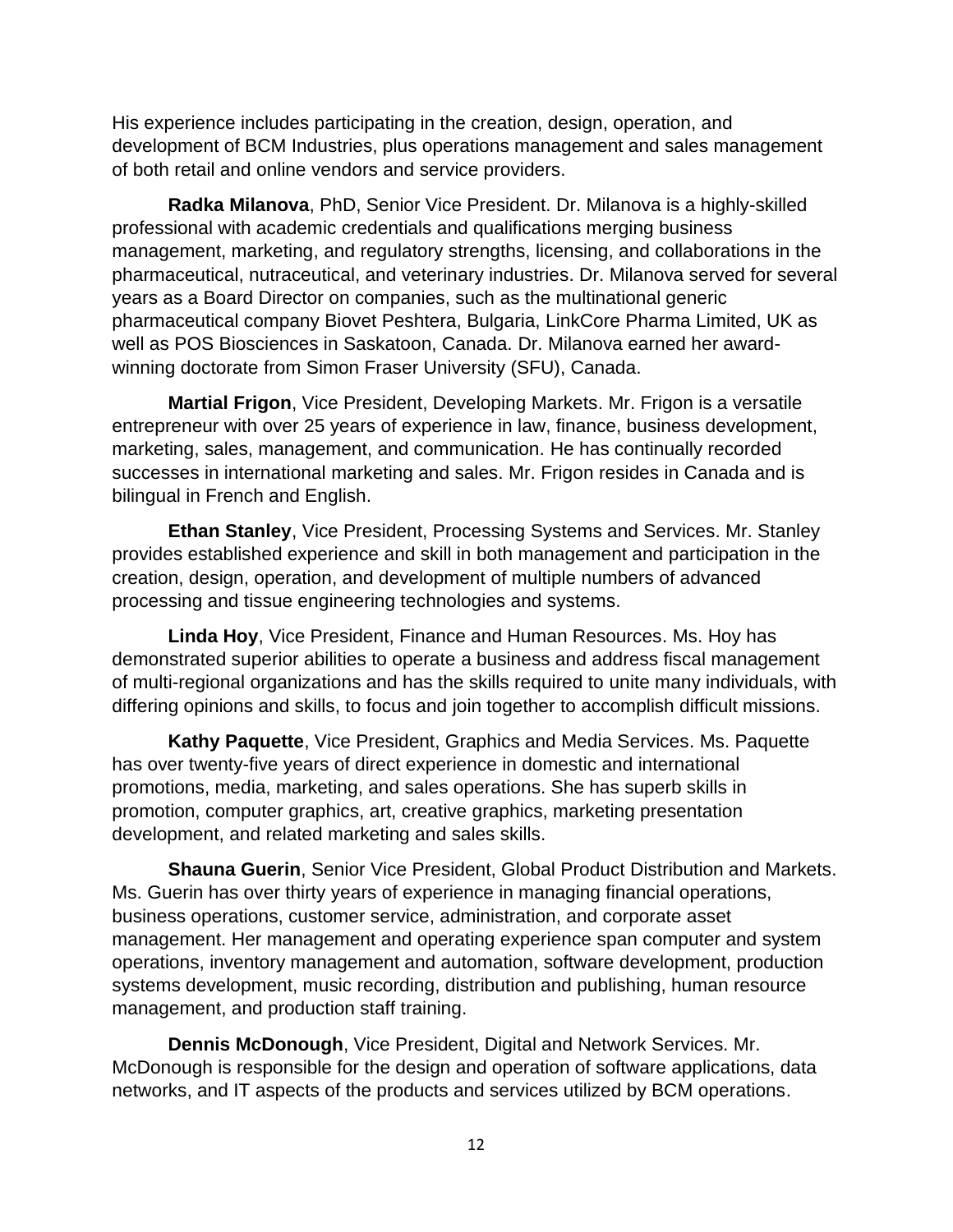He has over 40 years of experience in computer software development, graphics, payment systems, IT technology, smart contracts, network operations, data storage, Internet operations, data communications, IT system security, website development, Internet service provider operations, cloud processing, secure data center operations, and application software design, development, and testing. He holds a bachelor's degree from Indiana State University.

### **9. Markets**

There is growing global demand by corporations, universities, governments, militaries, and even individuals, for both neuron and quantum processing systems and services.

This market demand is validated by the significant resources being committed to these technologies and systems by IBM, Intel, Google, Honeywell, Xanadu, IonQ, Rigetti, Alibaba, Amazon, Qualcomm, Graphcore, BrainChip, and others.

As presented in Table 2, Potential TOD™ Market Size By Market Categories, which excludes potential government, military, and individual consumer markets. Addressing only the business and university the data indicates the total potential market that exceeds 744 million customers.

Compare this potential 744 million customer base, with a total number of 182,828 TOD™ systems scheduled to be sold in the first few years. With this comparison, it appears BCM will locate adequate customers to complete the sales forecasts through 2024.

Another approach to the market is addressed in Table 3, TOD™ Sales Compared to Computer Industry. Again, in reviewing this customer base, BCM should fulfill the scheduled sales of 182,828 TOD™ systems through 2024.

### **Marketing Phycology and Processing Speeds**

The modern business and individual consumer markets have been conditioned to live in two states of mind, known as the phycology of human desire and frustration. These mind states are commonly represented in two responses: I must have it now (*immediate gratification*); and the other is: Do not tell me I cannot have it (*gratification denial*).

Whether needed or not, this embedded phycology of human desire and frustration is the driving force behind the sales of fast cars, fast foods, fast computers, fast video games, and much more. Therefore, whether the product is needed or not, as illustrated in Figure 4, fast processing speeds, high throughputs, and massive data storage capacities offered by TOD™ Models fit the two states of mind marketing phycology.

**Neuron Processing** - TOD™ Models, as tissue data processors, for many tasks, are 1,000 times faster than classic digital computers. A large processing task that would require 1,000 seconds, (16.7 minutes) on a classic digital computer is completed in one (1) second using TOD™ in a neuron processing mode. That is amazing speed, which will sell TOD™ systems.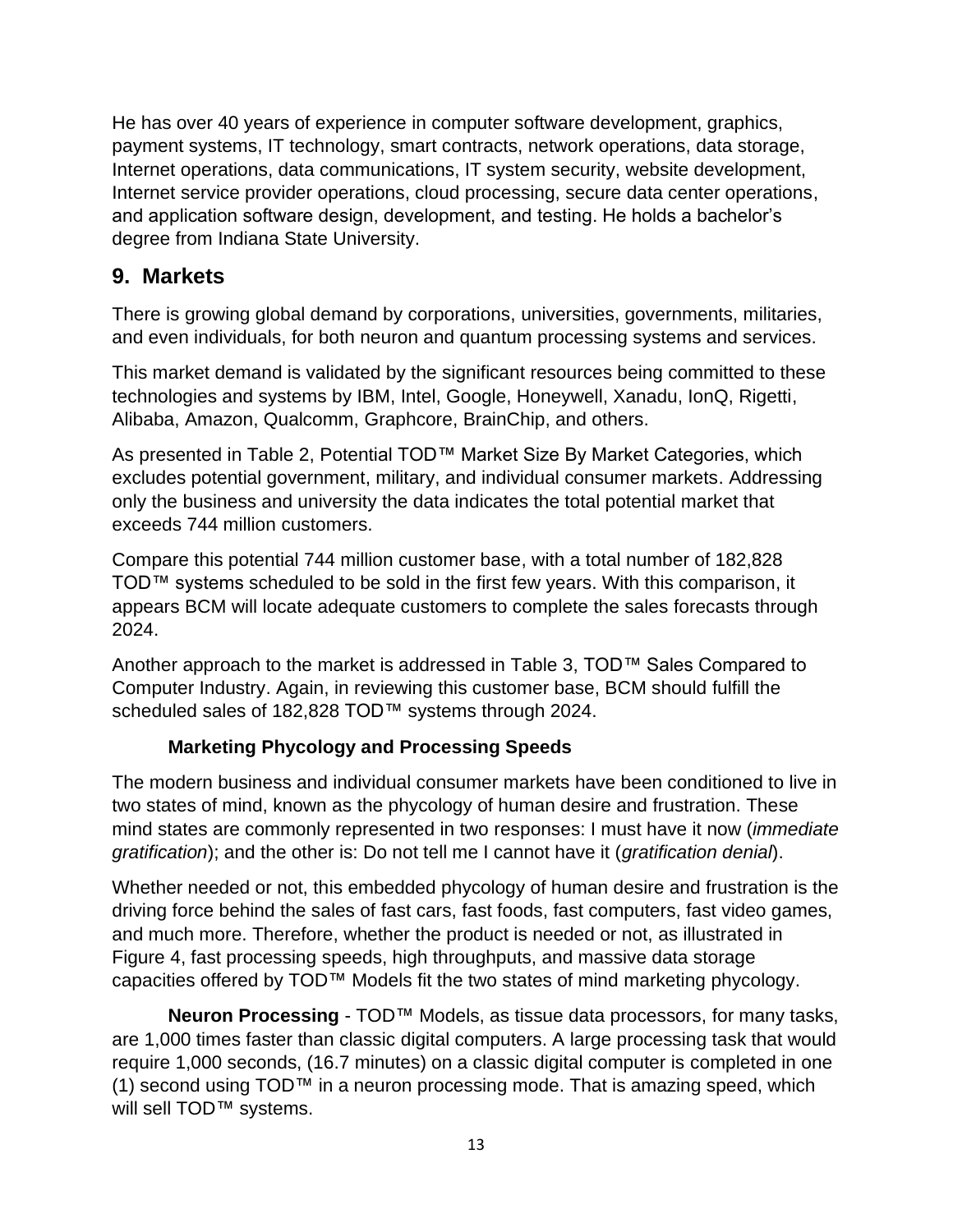*In summary - a neuron performance comparison: TOD™ one second and a classic computer 16.7 minutes.*

The ultimate cost to benefits analysis of a TOD™ Model purchase depends upon the specifics of the data processing applications to be addressed, and the reductions in manpower, electrical power, thermal heat dissipation, floor space, and other organization operational savings.

For a brief introduction to a few of the many thousands of big data research, business, space, finance, and military applications to which TOD™ can deliver major benefits, see the related Articles available from the BCM website on the TOD tab.

### **10. Financial Performance**

This Business Plan is based upon the initial release and delivery of a limited number of TOD™ Model 16 units during the 4<sup>th</sup> quarter of 2022. Increased production of TOD<sup>™</sup> Models will occur during 2023-2024 with quantiles and Model numbers consistent with customer purchase orders and payments.

In 2022, BCM will address the finalization of the TOD™ Models, with the delivery of up to ten Model 16 units during the last quarter of the year. In the same year, BCM will also address the setup and commence highly automated TOD™ manufacturing of TOD™ Models. These activities will establish the complete processes and systems required to support increased production and delivery of the TOD™ system in 2023, 2024, and beyond.

To obtain the funds required to complete these tasks, the Company is selling shares, in two private funding rounds, and later in a public share sales event, an IPO. The funding round amounts, and use of funds. and other data are presented in Table 1, BCM Funding Rounds and Use of Funds.

The process of forecasting BCM earnings and investor potential Return On Investment (ROI) for BCM shareholders requires the establishment of TOD™ Model production and sales rates, operating expense projections, and other data. As supporting background, and foundational data to the establishment of the ROI data, four Tables are provided.

Table 4, Commercially Available TOD™ Models and Pricing, provides the scheduled pricing for each of the nine Models. Many buyers will prefer to make incremental purchase payments as their TOD™ system is being manufactured. Table 5 presents available incremental payment options.

Table 6 presents the schedule of TOD™ Models to be manufactured and delivered in the years 2022, 2023, and 2024. A total of 182,828 TOD™ systems are scheduled to be delivered during these three years. The scheduled number of TOD systems sold, and the forecast annual revenues are presented in Table 7, Pro Forma Annual BCM Revenues, for five years of operations.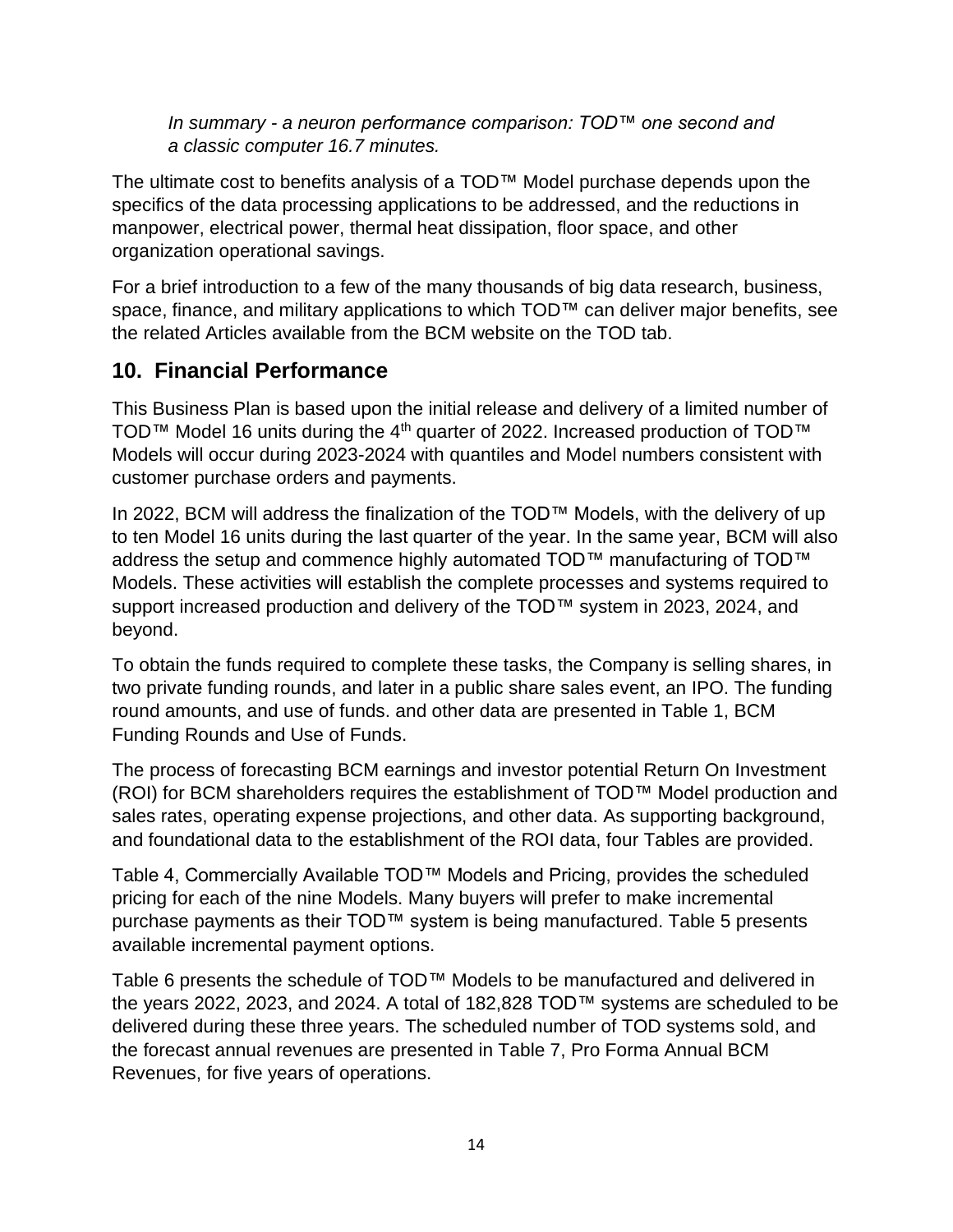Based on data in the prior Tables, the ROI data is presented in Table 8, Pro Forma BCM Five-Year Earnings and Valuation. This data is also illustrated in Figure 1, BCM Pro Forma Earnings, and Figure 2, Investor Pro Forma ROI. The share prices assume no share stock splits occur during the period.

#### **Figures and Tables**

- Figure 1 BCM Pro Forma Earnings
- Figure 2 Investor Pro Forma ROI
- Figure 3 Next Leap Forward in Computing
- Figure 4 Live Tissue Processing Speed and Availably
- Figure 5 TOD™ System Configuration
- Figure 6 TOD ™ Models
- Figure 7 Single TC Disk Embedded with Neurons
- Figure 8 Standard and Networked TC Cords
- Figure 9 4 TC Disk TC Cord Linked Tissue Array
- Figure 10 16 TC Disk Programable Planar Array
- Figure 11 TOD™ Model 16 in a Standard Tower
- Figure 12 48 TC Disk Programable Cubic Array
- Figure 13 48 TC Disk Cubic Array Architecture
- Figure 14 Model 96 in Full Real-Time Backup
- Table 1 BCM Funding Rounds and Use of Funds
- Table 2 Potential TOD™ Market Size By Market Categories
- Table 3 TOD™ Sales Compared to Computer Industry
- Table 4 Commercially Available TOD™ Models and Pricing
- Table 5 Available TOD™ Purchase Payment Programs
- Table 6 TOD™ Manufacturing and Sales Pro Forma
- Table 7 Pro Forma Annual BCM Revenues
- Table 8 Pro Forma BCM Five-Year Earnings and Valuation

>>><<<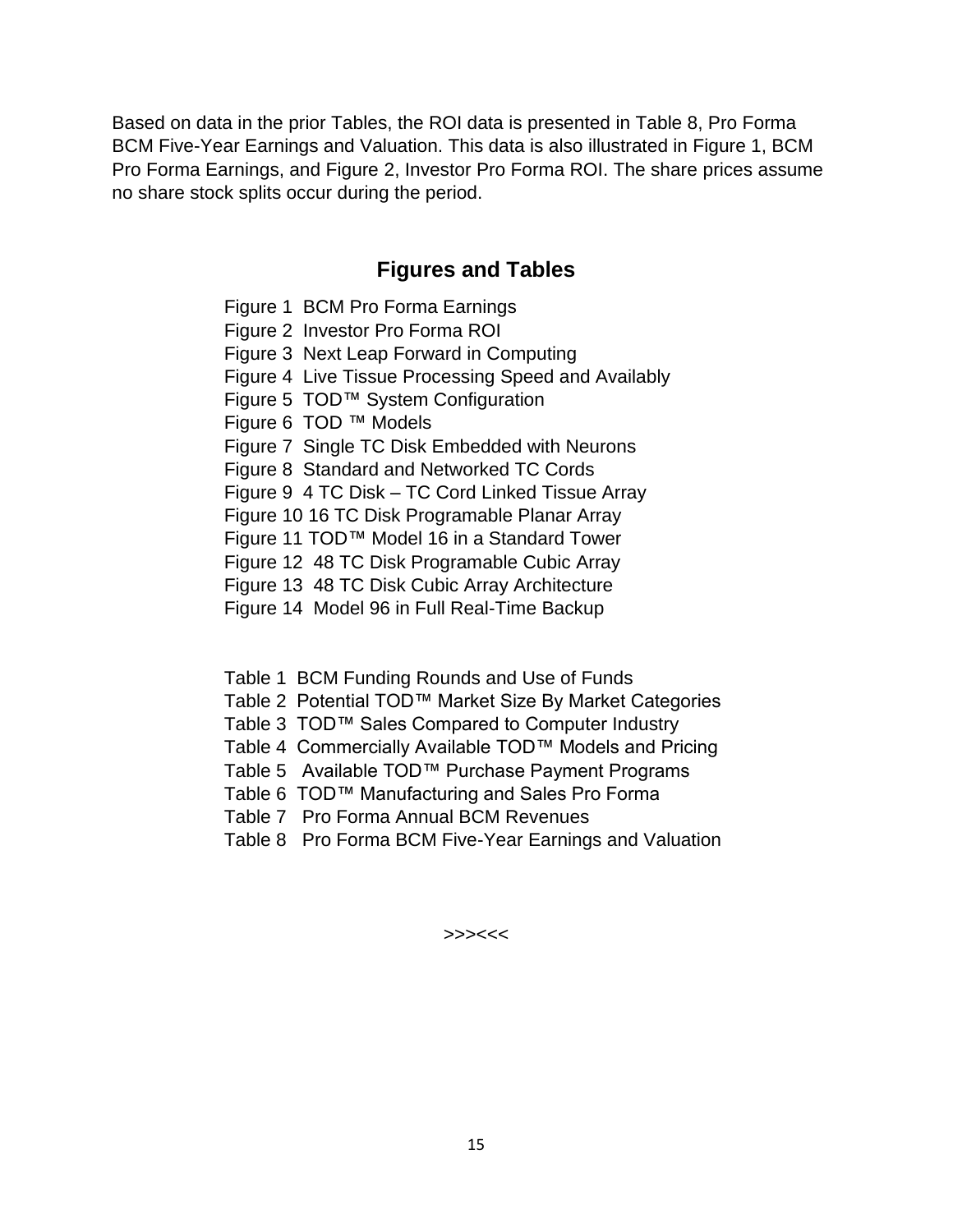### **BCM Pro Forma Earnings**



Source: BCM Business Plan, TOD™ Project, February 2022, See Offering for Specifics

## **Figure 2 14**

## **Investor Pro Forma ROI**

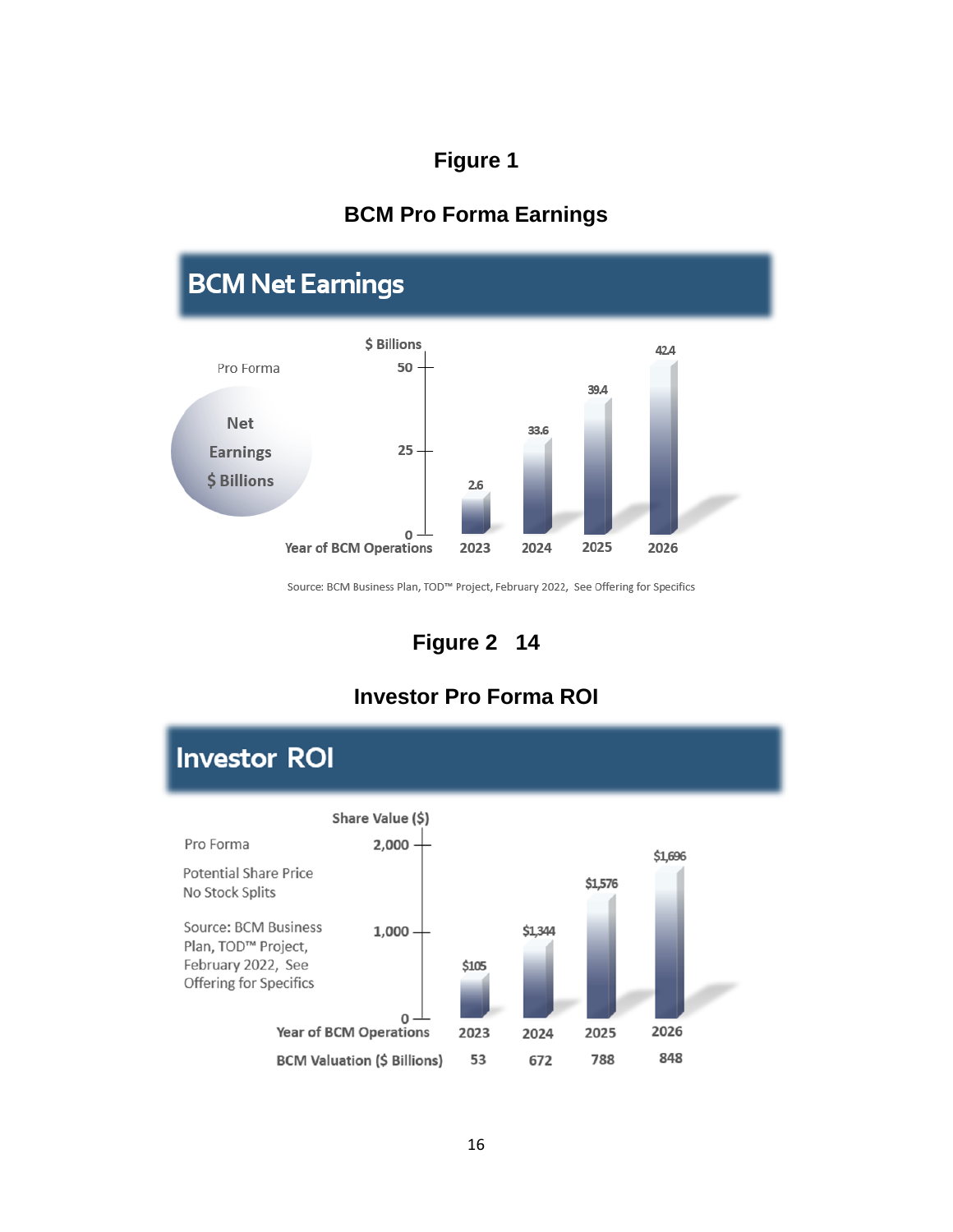# Live Tissue Processing Speed and Availability

| Type       | Speed Increase (*)                                                        | Availability    |
|------------|---------------------------------------------------------------------------|-----------------|
| Neuron     | 1,000                                                                     | Late 2022       |
| Processing | Times                                                                     | 9 Models        |
| Quantum    | One Million                                                               | Developing      |
| Processing | Times                                                                     | Mid 2023 (Est.) |
|            | (*) Over classic silicon chip computers addressing selective applications |                 |

# **Figure 4**

# **Next Leap Forward in Computing**

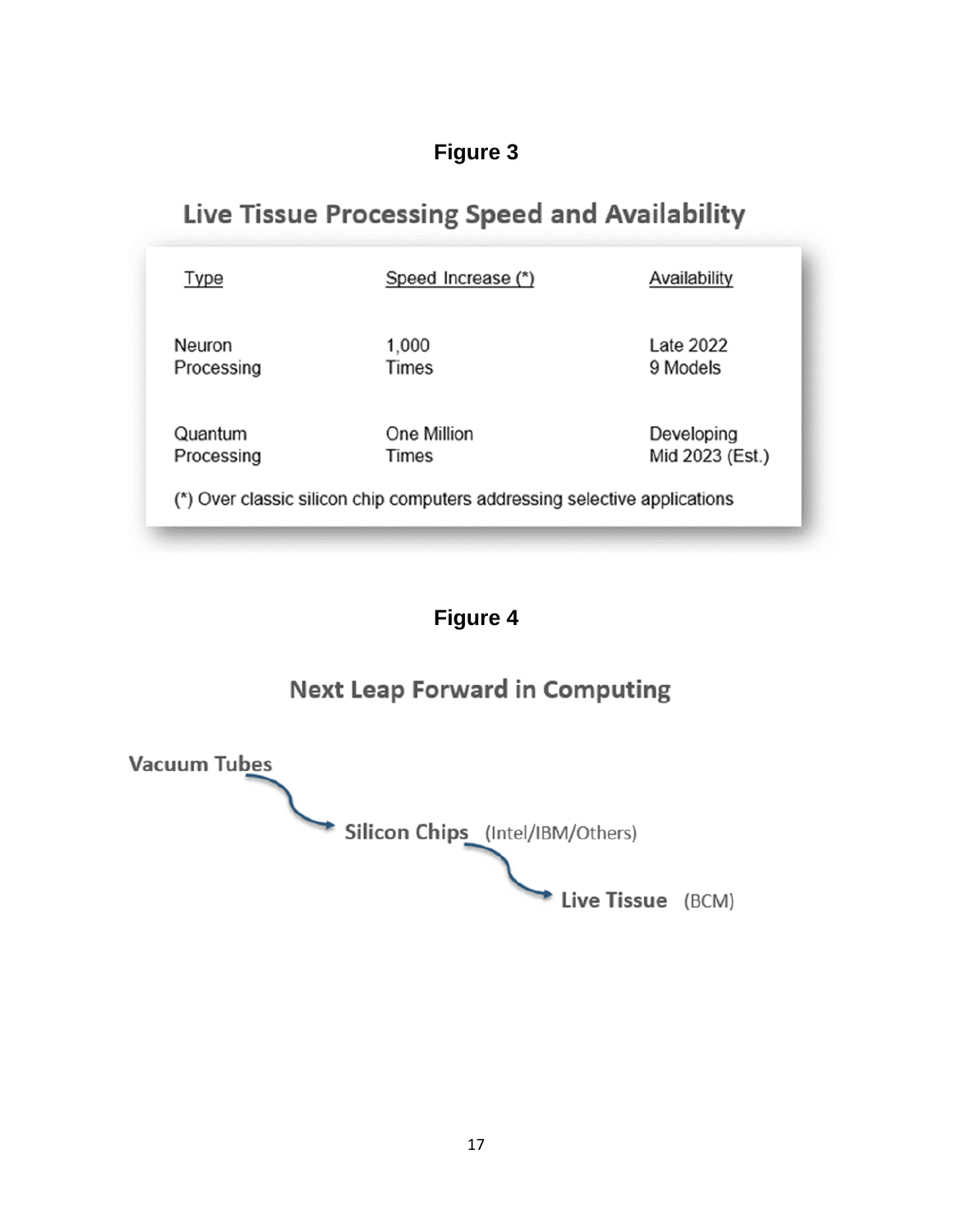## TOD™ System Configuration



### **Figure 6**

### **TOD**™ **Models**

A family of Nine Commercially Available Tissue Computers (\*)

| Model 16   | Model 48   |
|------------|------------|
| Model 64   | Model 96   |
| Model 192  | Model 480  |
| Model 1024 | Model 2048 |

Model 5120 - offers over 5 billion neurons

(\*) Model Number Defines Number of Available Neurons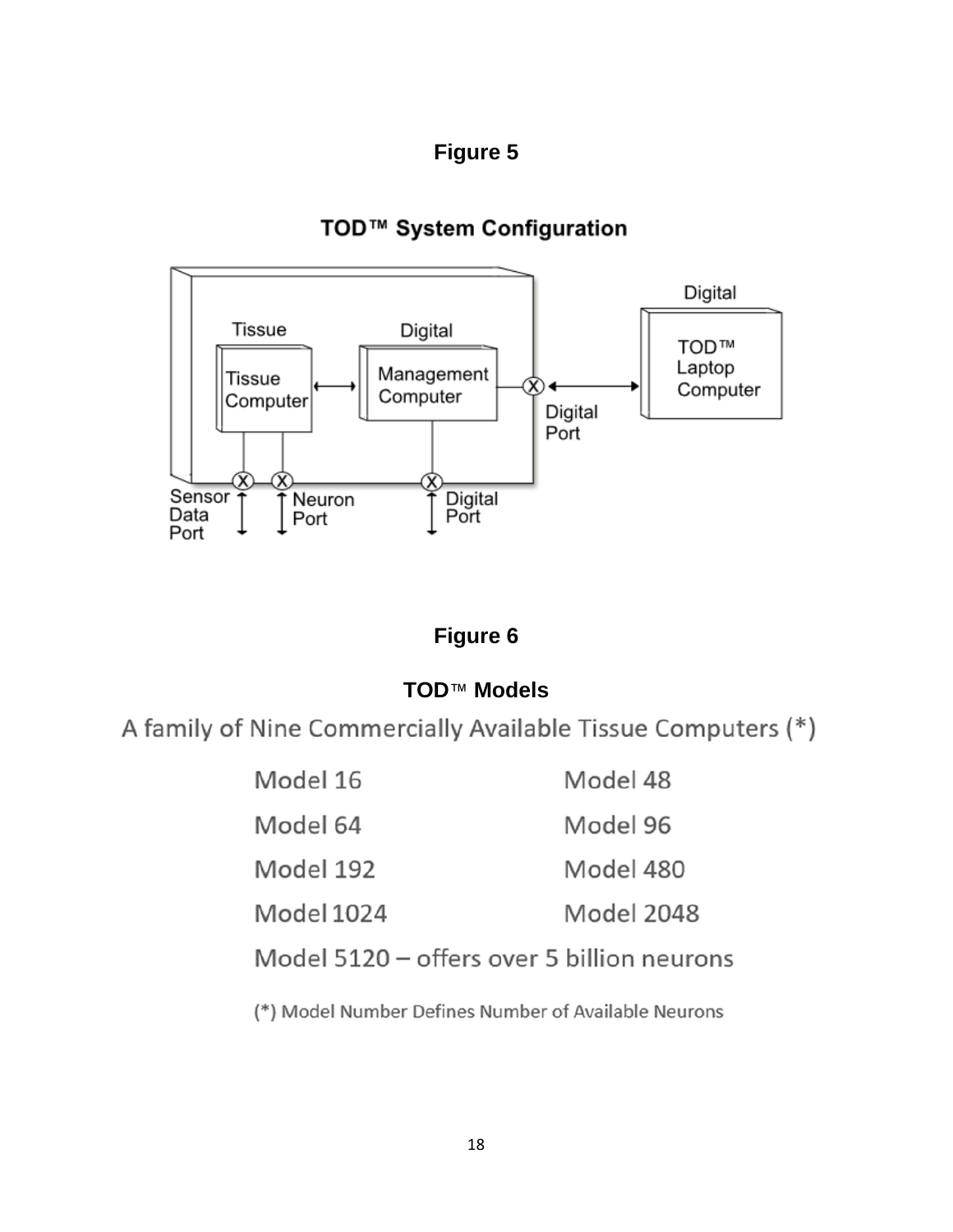# **Single TC Disk Embedded with Neurons**



Single TC Disk in a Petrie Dish TC Disk Embedded with up to **One Million Neurons** Ready for Insertion into Tissue **Computer Array** 

# **Figure 8**

# **Standard and Networked TC Cords**

**Standard TC Cord** TC Cord Section filled with Tissue Tissue Embedded with Neurons





**Network Branching TC Cord** Network Branching TC Cord Section Internal Tissue Structure and **Embedded Neurons Absent**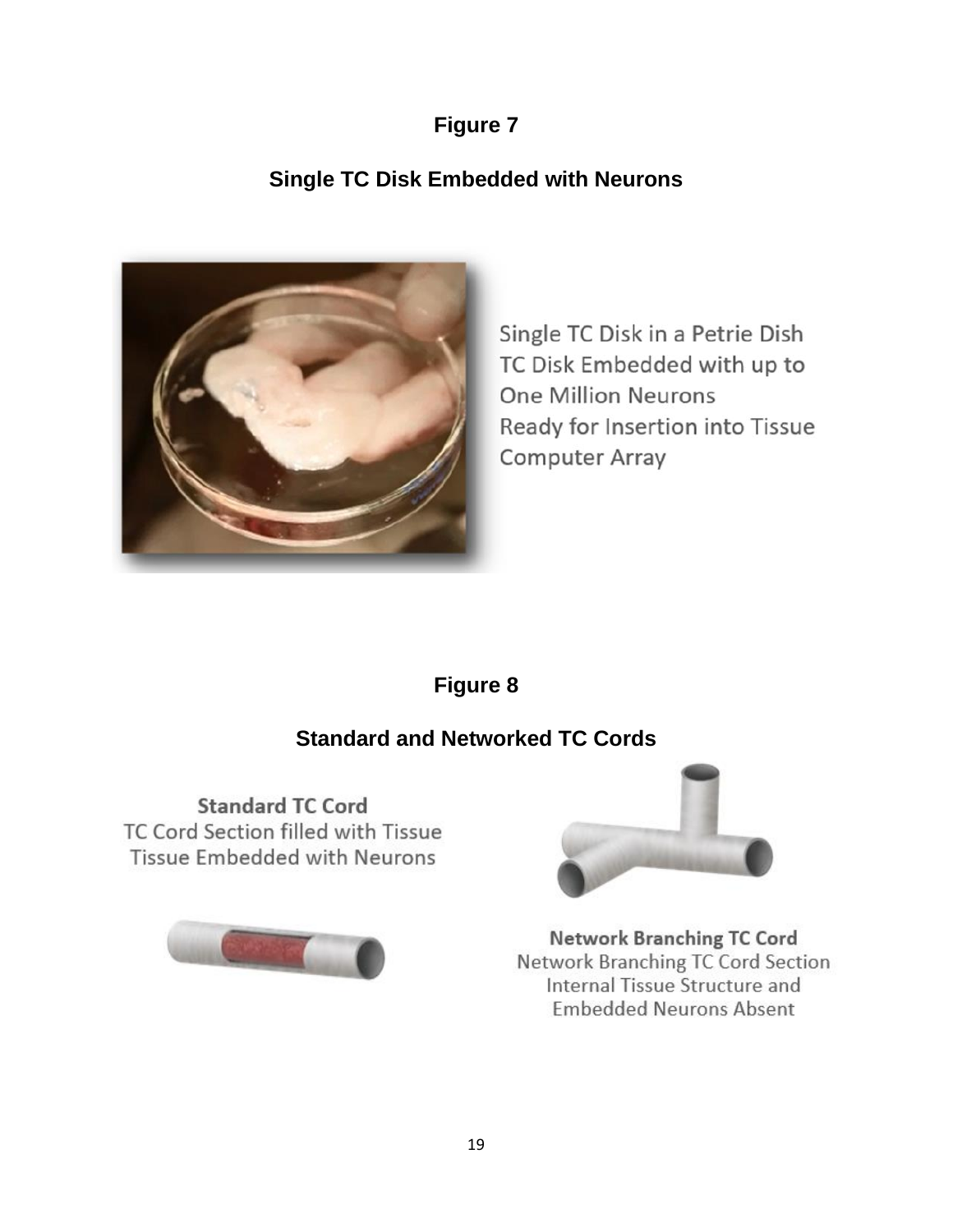# 4 TC Disk - TC Cord Linked Tissue Array



Segment of a neuron processing array

#### Code:

◯ TC Disk A TC Cord - A TC Disk Embedded Data Port Note: All TC disks are identifiable and programable tissue computer components addressable by the management computer operation system

### **Figure 10**

### 16 TC Disk Programable Planar Array

**Tissue Computer** 



2D Planar Tissue **Processing Array** 

Code: A single TC Disc - A single TC Cord Note: All TC disks are connected to at least 2 or more TC Cords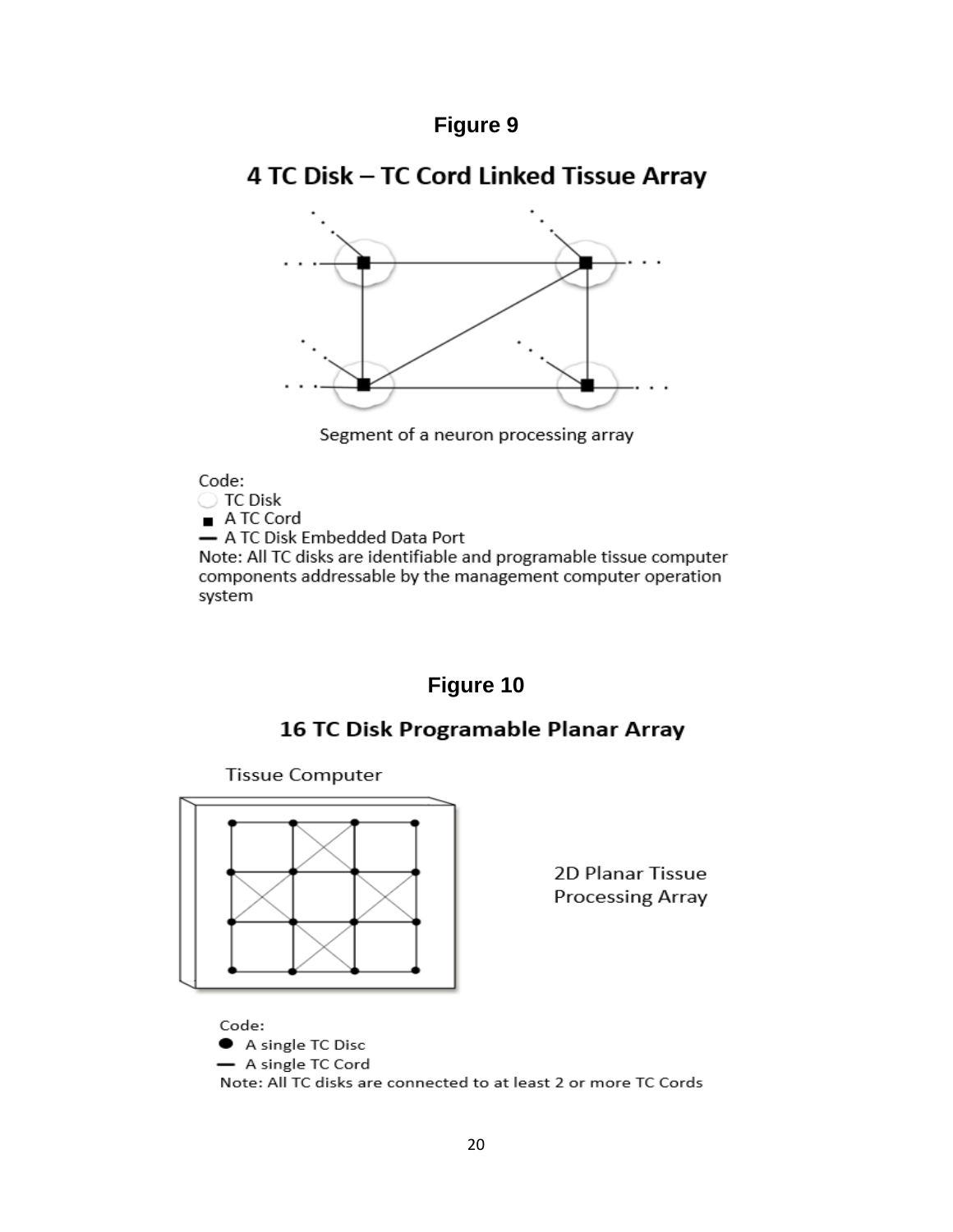TOD<sup>™</sup> Models 16 **Standard Desktop or Floor Tower** 



Model 16 Offers 16 Million Neurons in a Desktop Tower

# **Figure 12**

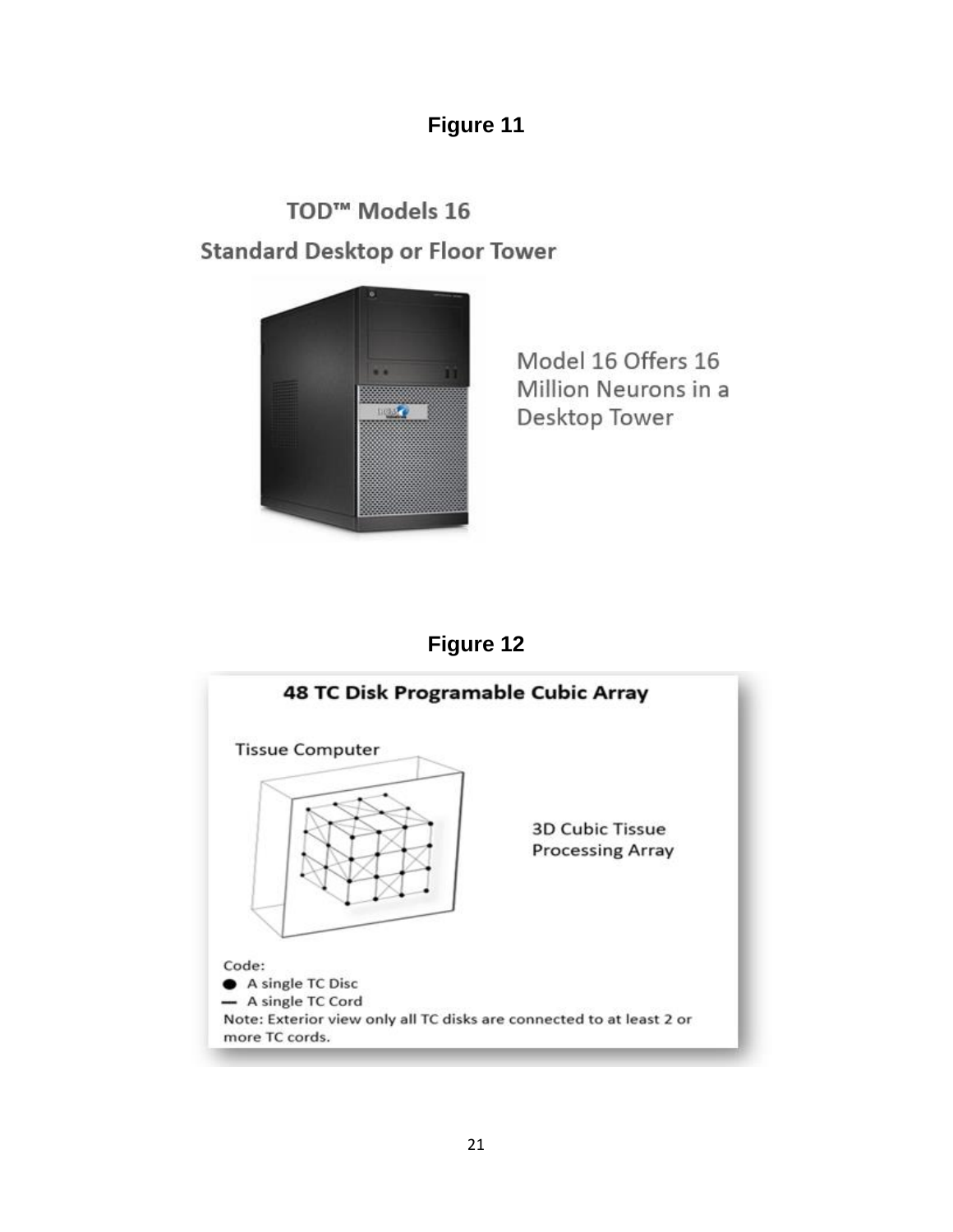# 48 TC Disk Cubic Array Architecture TOD<sup>™</sup> Model 96 and 192 Configurations

**Tissue Computer** 



Code: 48

A standard 48 TC disk cubic array

Note: Illustration shows difference between Model 96 and Model 192

# **Figure 14**

## Model 96 in Full Real-Time Backup

**Tissue Computer** 



TOD<sup>™</sup> Model 96 program partitioned into a model 48 with full-time duplicate processing.

Code:



A standard 48 TC disk cubic array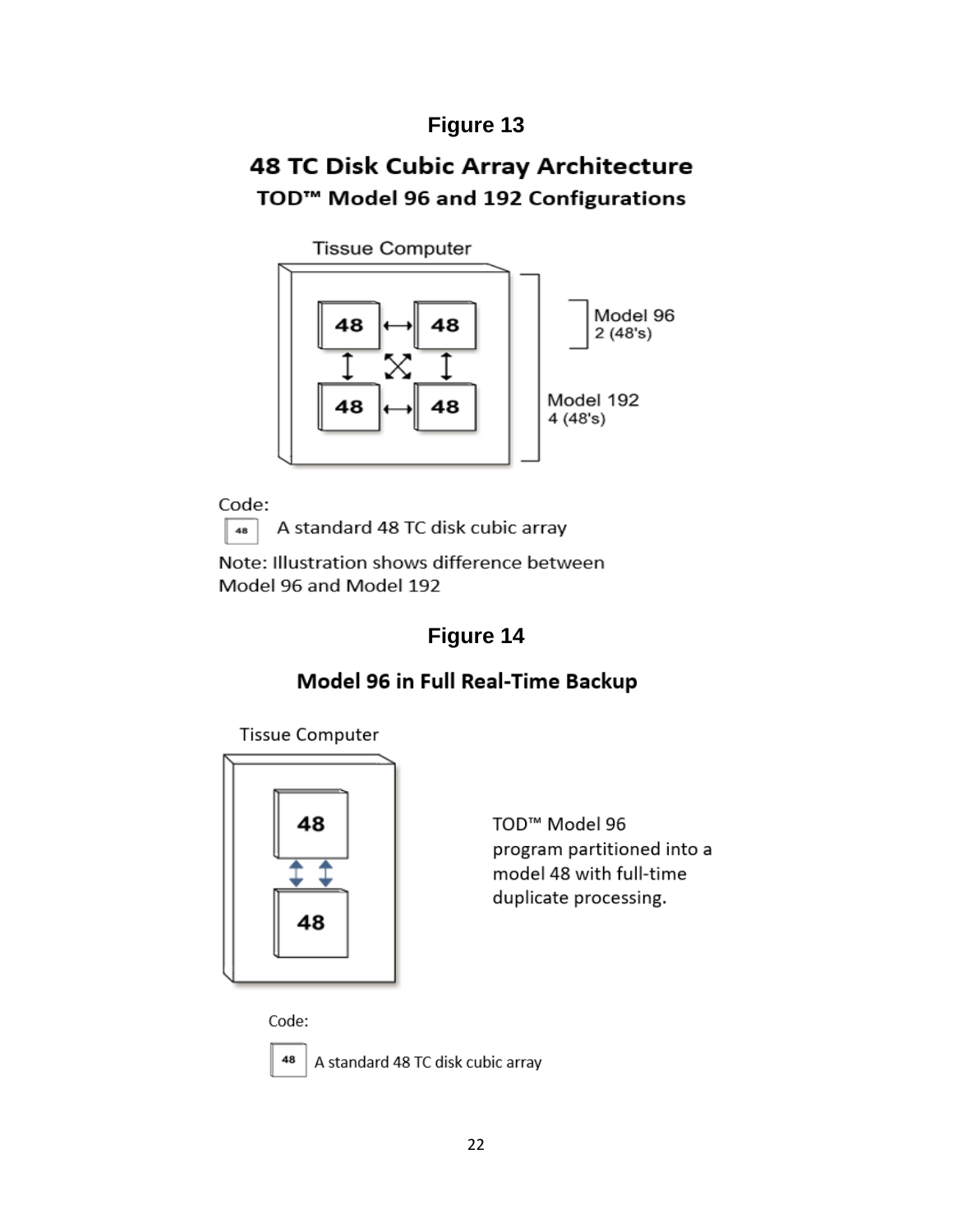### **BCM Funding Rounds and Use of Funds**

| <b>Funding</b><br>Round | Maximum \$<br><b>Amount Raised</b> | Funding<br>Source |
|-------------------------|------------------------------------|-------------------|
| One $[1]$               | \$10 Million                       | Private           |
| <b>Two [2]</b>          | \$100 Million                      | Private           |
| Three $[3]$             | \$500 Million                      | Public            |

#### **Notes**

[1] Funding is used to complete TOD™ system development and integration, establish an initial TOD™ manufacturing facility, and deliver and install up to 10 Model 16 TOD™ systems. [2] Funding was used to complete TOD™ system development and integration and expansion of US manufacturing facilities and to support expanded delivery and installation of TOD™ Models 16, 48, 64, and 96.

[3] Funding was used to expand the US and to establish additional TOD™ manufacturing facilities, and sales/support centers, in India, South America, the EU, and Asia.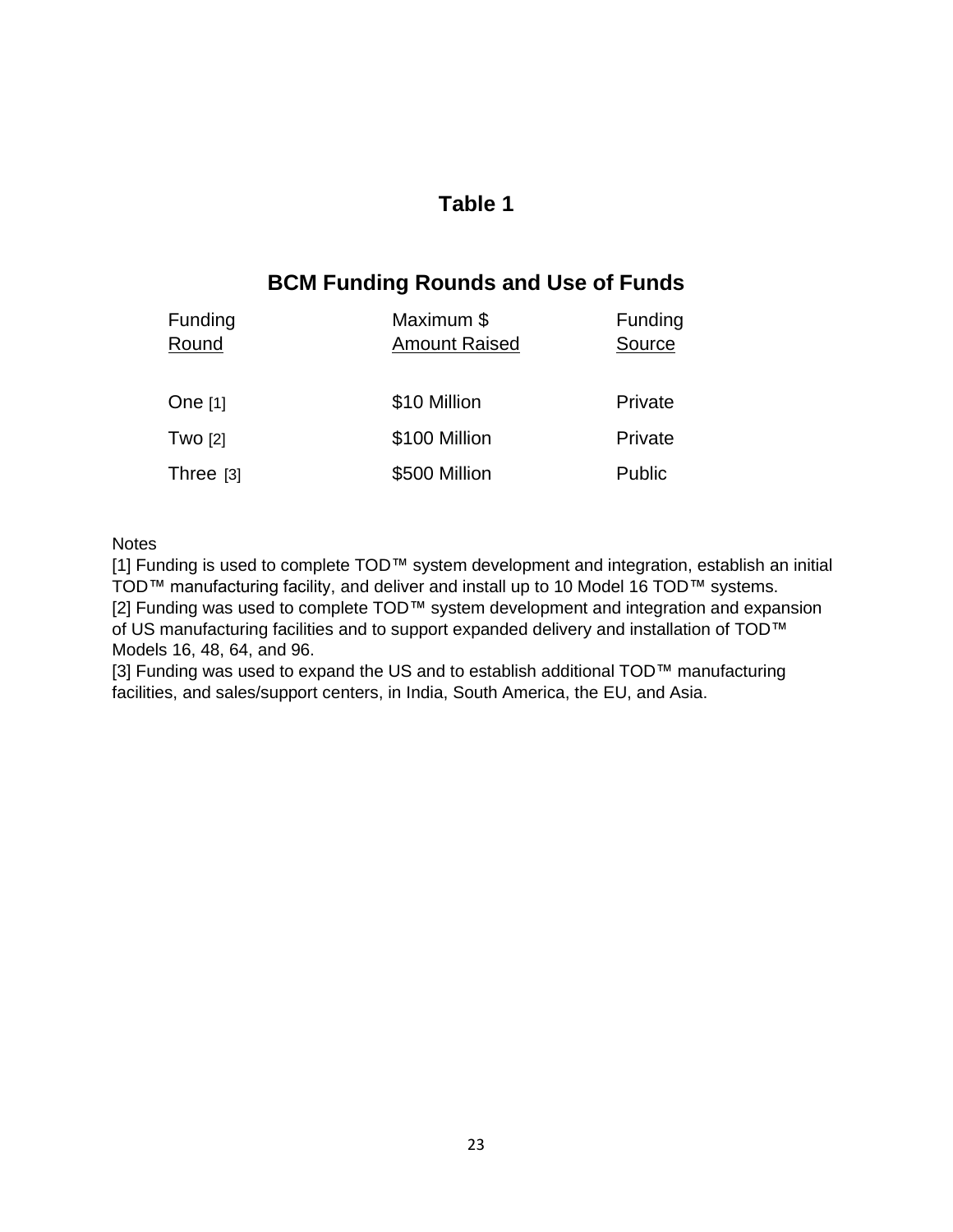# **Potential TOD™ Market Size By Market Categories**

| Purchaser<br>Category                           | <b>USA</b><br>Number | India<br><b>Number</b> | Asia<br><b>Number</b> | EU<br><b>Number</b> | Totals<br><b>Number</b> |
|-------------------------------------------------|----------------------|------------------------|-----------------------|---------------------|-------------------------|
| Colleges and<br>Universities<br>(Thousands)     | $6$ [1]              | $51$ [2]               | $5.9$ [3]             | $2.7$ [4]           | 65.6                    |
| Large Sized<br><b>Businesses</b><br>(Thousands) | $21$ [5]             | $35$ [6]               | 395 [7]               | 263 [8]             | 714                     |
| $SME$ [9]<br><b>Businesses</b><br>(Millions)    | $30$ [10]            | $63$ [11]              | 628 [12]              | $22.6$ [13]         | 743.6                   |

**Total** (Potential Customers- Millions) **744.4**

#### **Potential Customers Compared to Pro Forma TOD™ System Sales**

|              |              | 182,828                   |
|--------------|--------------|---------------------------|
| 10           | 15,018       | 167,800                   |
| Year<br>2022 | Year<br>2023 | Year<br>2024              |
|              |              | Total (TOD™ Systems Sold) |

Notes:

[1] USA Colleges and Universities - https://www.bestcolleges.com/blog/how-many-colleges-inus/

[2] India Colleges and Universities - https://www.statista.com/statistics/660862/highereducation-institutions-bytype-india/

[3] Asia Colleges and Universities - https://www.4icu.org/Asia/

[4] EU Colleges and Universities - https://www.4icu.org/Europe/

[5] USA – Large Businesses - https://www.hourly.io/post/number-of-small-business-in-the-

us#:~:text=According%20to%20the%20SBA%20Office%20of%20Advocacy%2C%20there%20a re%20currently,97.5%20percent%20of%20exporters

[6] India - Large Businesses - https://cse.azimpremjiuniversity.edu.in/wp-

content/uploads/2019/12/Mehrotra\_Giri\_Not\_Just\_Missing\_Middle\_Revised\_July2020.pdf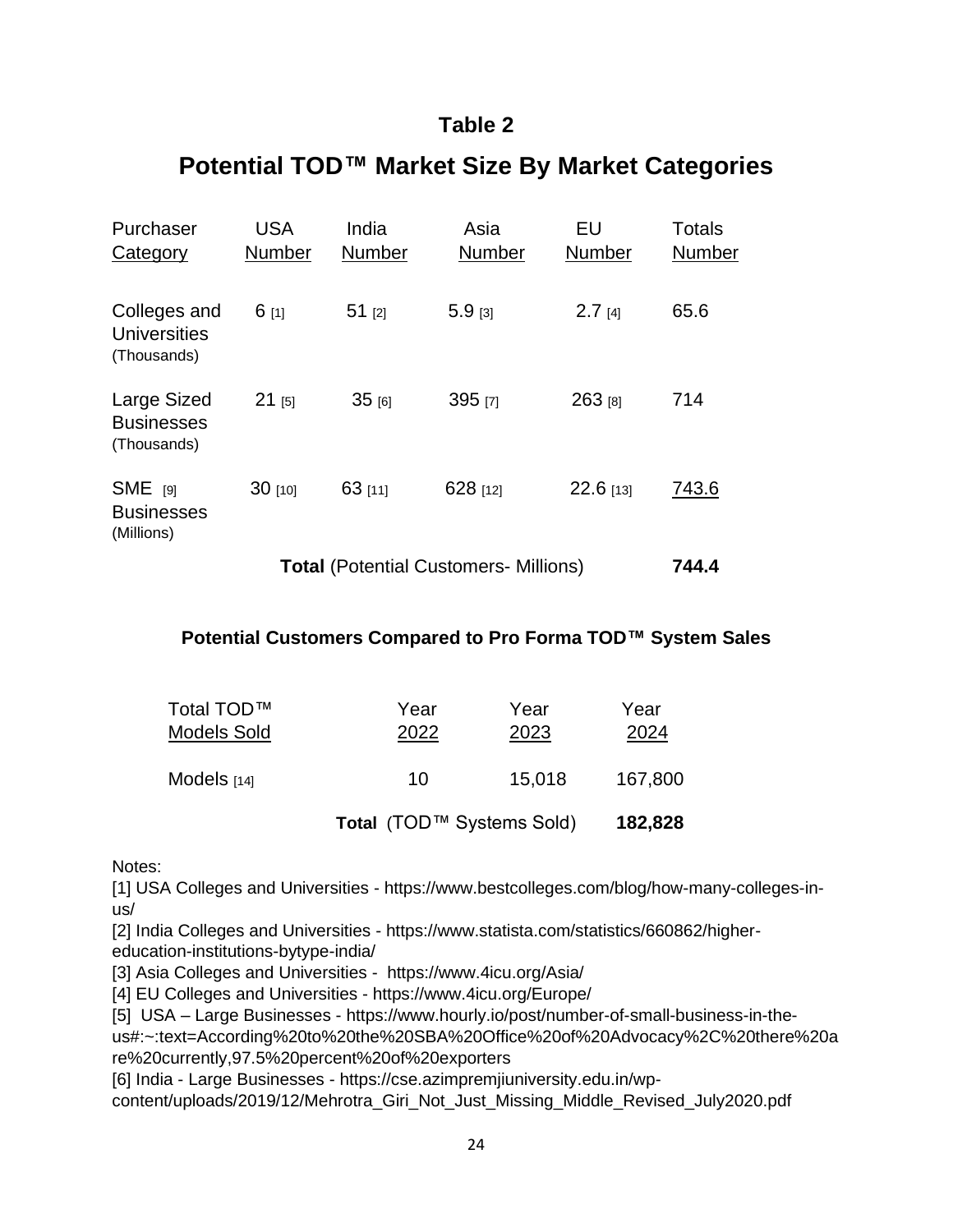[7] Asia - Large Businesses - https://www.statista.com/statistics/1261048/large-globalcompanies-by-

region/#:~:text=In%202020%2C%20there%20were%20estimated,in%20North%20and%20Sout h%20America.

[8] EU and UK - Large Businesses - https://askwonder.com/research/enterprise-businessesunited-kingdom-europe-ex1lolyn3

[9] Small and Mid-sized Enterprises (SMEs)

[10] USA - SMEs - https://ustr.gov/trade-agreements/free-trade-agreements/transatlantic-tradeand-investment-partnership-t-tip/t-tip-

12#:~:text=SMEs%20are%20the%20backbone%20of,sector%20jobs%20in%20recent%20deca des.

[11] India - SMEs - <https://www.statista.com/statistics/718232/india-number-of-msmes-by-type/>

[12] Asia - SMEs - https://askwonder.com/research/small-medium-sized-enterprises-smes-asiawhere-sme-defined-non-subsidiary-

oue4qfo5f#:~:text=The%20short%20answer%20is%20that,including%20Australia%20and%20N ew%20Zealand).

[13] EU - SMEs - https://www.statista.com/statistics/878412/number-of-smes-in-europe-by-size/

[14] See the TOD™ Project Business Plan for gross sales pro forma and further information.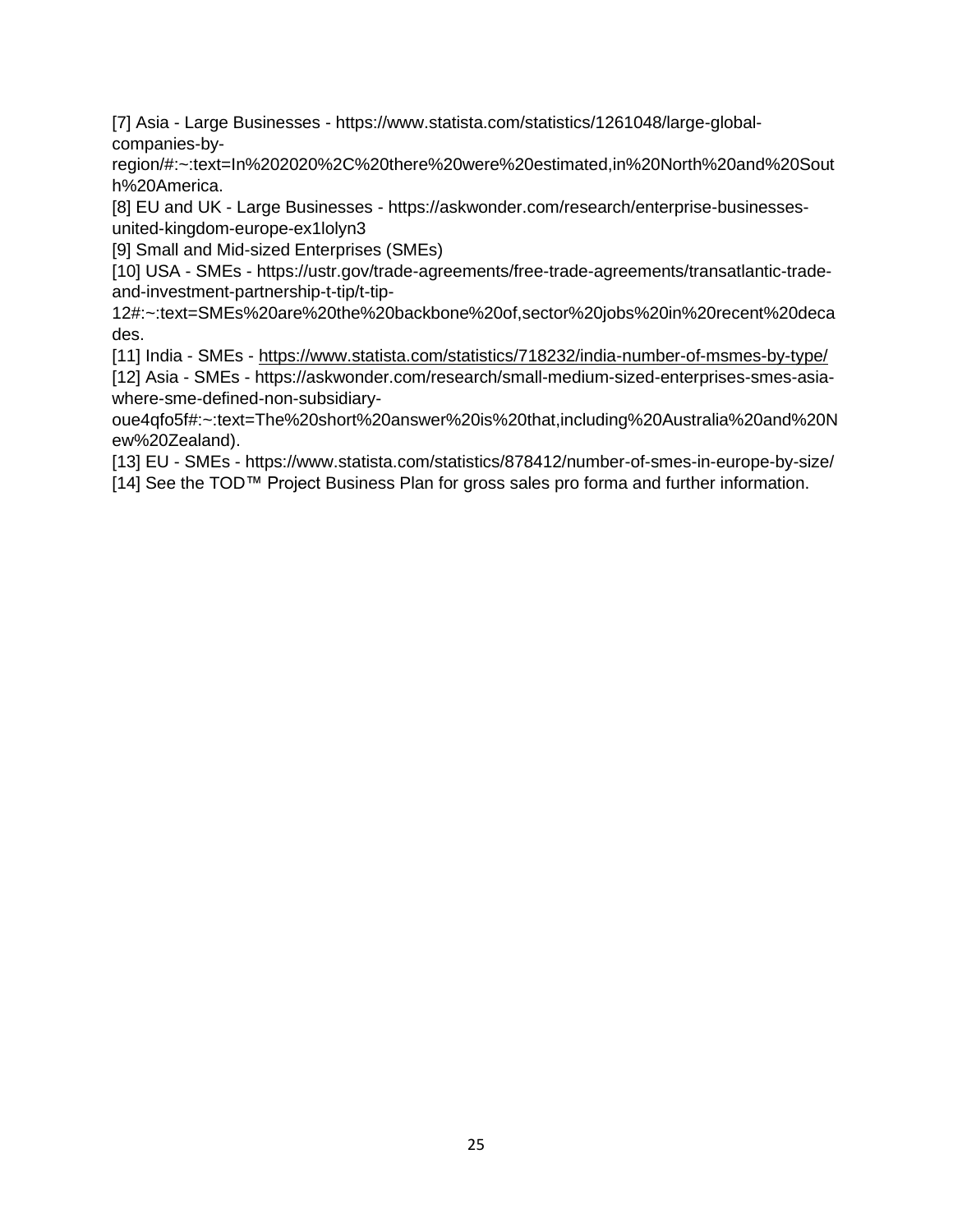# **TOD™ Sales Compared to Computer Industry**

| <b>Annual Computer Sales</b><br>Worldwide laptop and desktop computers sales (2020) [1] | 302 million units   |
|-----------------------------------------------------------------------------------------|---------------------|
| <b>Computer Gaming Industry</b><br>Number of computer gamers worldwide (2020) [2]       | 1.75 billion people |
| Worldwide gaming PC shipments (2020) [3]                                                | 41.3 million units  |
| Global gaming market value in USD (2020) [4]                                            | 314.4 billion USD   |

#### **Potential Customers Compared to Pro Forma TOD™ System Sales**

| Total (TOD™ Systems Sold) |              |              |  |
|---------------------------|--------------|--------------|--|
| 10                        | 15,018       | 167,800      |  |
| Year<br>2022              | Year<br>2023 | Year<br>2024 |  |
|                           |              |              |  |

#### Notes:

[1] Computer Sales - Sales of laptop and desktop computers exceeded 302 million in 2020, a 13% increase from the year before and the most since 2014, according to market tracker International Data Corp.

https://fortune.com/2021/01/11/covid-computer-sales-lenovo-hp-dell-apple/

[2] Computer Gamers - In 2020, there were an estimated 1.75 billion PC gamers worldwide, up from 1.5 billion PC gaming users in the previous year.

https://www.statista.com/statistics/420621/number-of-pc-

gamers/#:~:text=In%202020%2C%20there%20were%20an,titles%20accessible%20for%20gam ers%20worldwide.

[3] Worldwide gaming PC shipments

https://www.pcmag.com/news/pc-gaming-market-expected-to-thrive-even-as-pandemic-wanes [4] The Global Gaming Market - was valued at USD 173.70 billion in 2020, and it is expected to reach a value of USD 314.40 billion by 2026.

<https://www.mordorintelligence.com/industry-reports/global-gaming-market>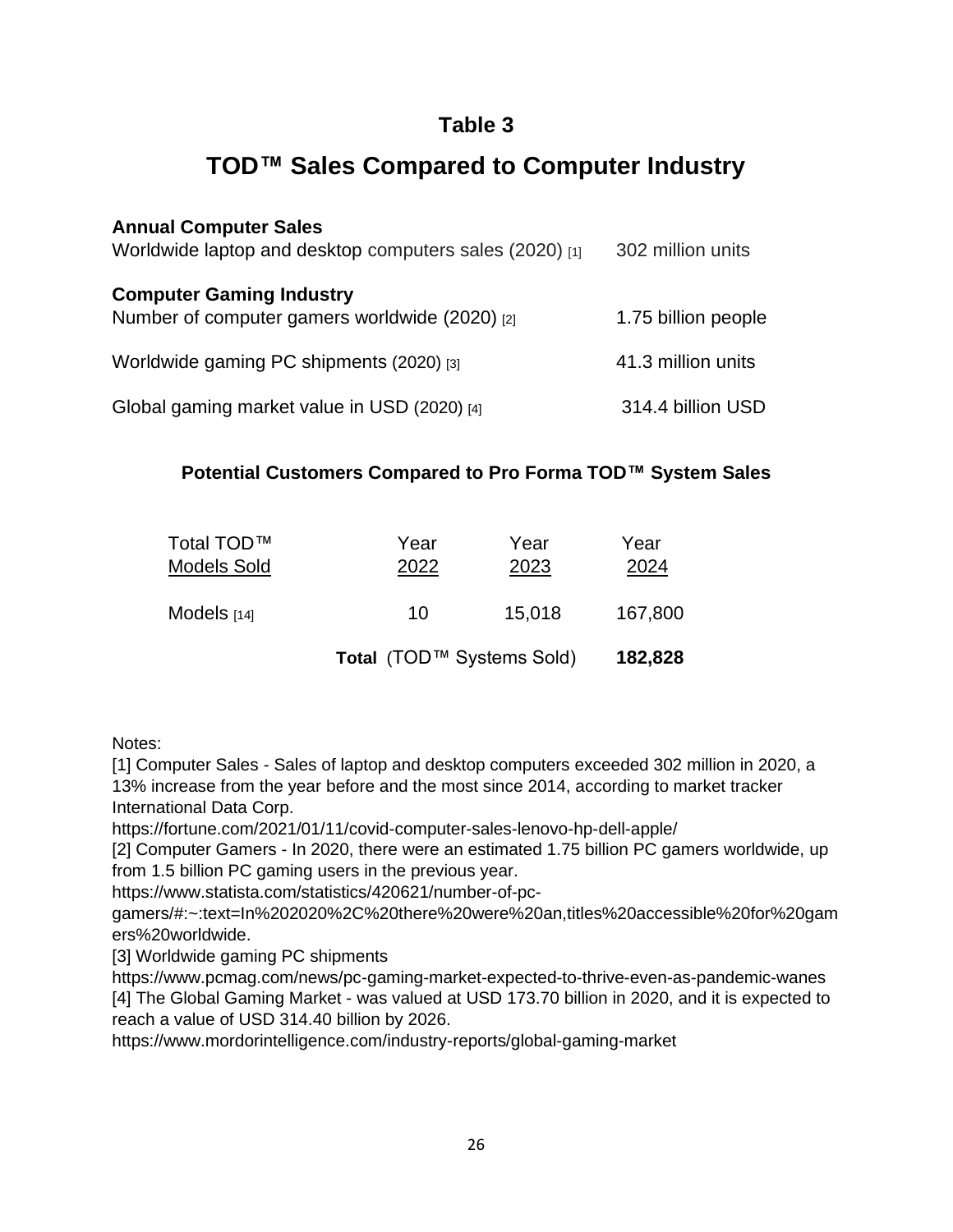# **Commercially Available TOD™ Models and Pricing**

| <b>TOD™</b><br><b>Model</b> | Max Neuron<br>Capacity $[1]$ $[2]$ | Number of<br><b>TC Arrays</b> [3] | Number of<br><b>TC-Disks</b> | <b>Baseline Price</b><br>$$$ Millions [4] [5] [6] |
|-----------------------------|------------------------------------|-----------------------------------|------------------------------|---------------------------------------------------|
| Model 16                    | 16 million                         | 1                                 | 16                           | 0.6                                               |
| Model 48                    | 48 million                         | 3                                 | 48                           | 1.8                                               |
| Model 64                    | 64 million                         | 4                                 | 64                           | 2.6                                               |
| Model 96                    | 96 million                         | 6                                 | 96                           | 3.4                                               |
| Model 192                   | 192 million                        | 12                                | 192                          | 6.6                                               |
| Model 480                   | 480 million                        | 30                                | 480                          | Inquire                                           |
| Model 1024                  | 1024 million                       | 64                                | 1024                         | Inquire                                           |
| Model 2048                  | 2048 million                       | 128                               | 2048                         | Inquire                                           |
| <b>Model 5120</b>           | 5120 million                       | 320                               | 5120                         | Inquire                                           |

Notes:

[1] The actual number of neurons present at any given time will vary due to many factors that affect neuron birth, death, and growth rates. BCM cannot, therefore, guarantee the number of neurons in any specific TC Disk. However, every BCM manufactured TC Disk is designed to support one million neurons.

[2] TC Disk neuron population density is established by tissue and other factors. The human brain has 100 billion neurons in a volume of about 1500 cc, or 91.5 cubic inches. Each TC Disk is approximately 2x2x0.5 inches or 2 cubic inches, establishing a maximum capacity of one million neurons per TC Disk.

[3] The Model 16 Tissue Computer planar array has 16 TC Disks in a 4x4 array. The Model 48 cubic array has 48 TC Disks in a 3D structure of a 3 deep 4x4 array. The 3D structure of the cubic array is the basis for all Tissue Computer architectures in the larger TOD™ Models.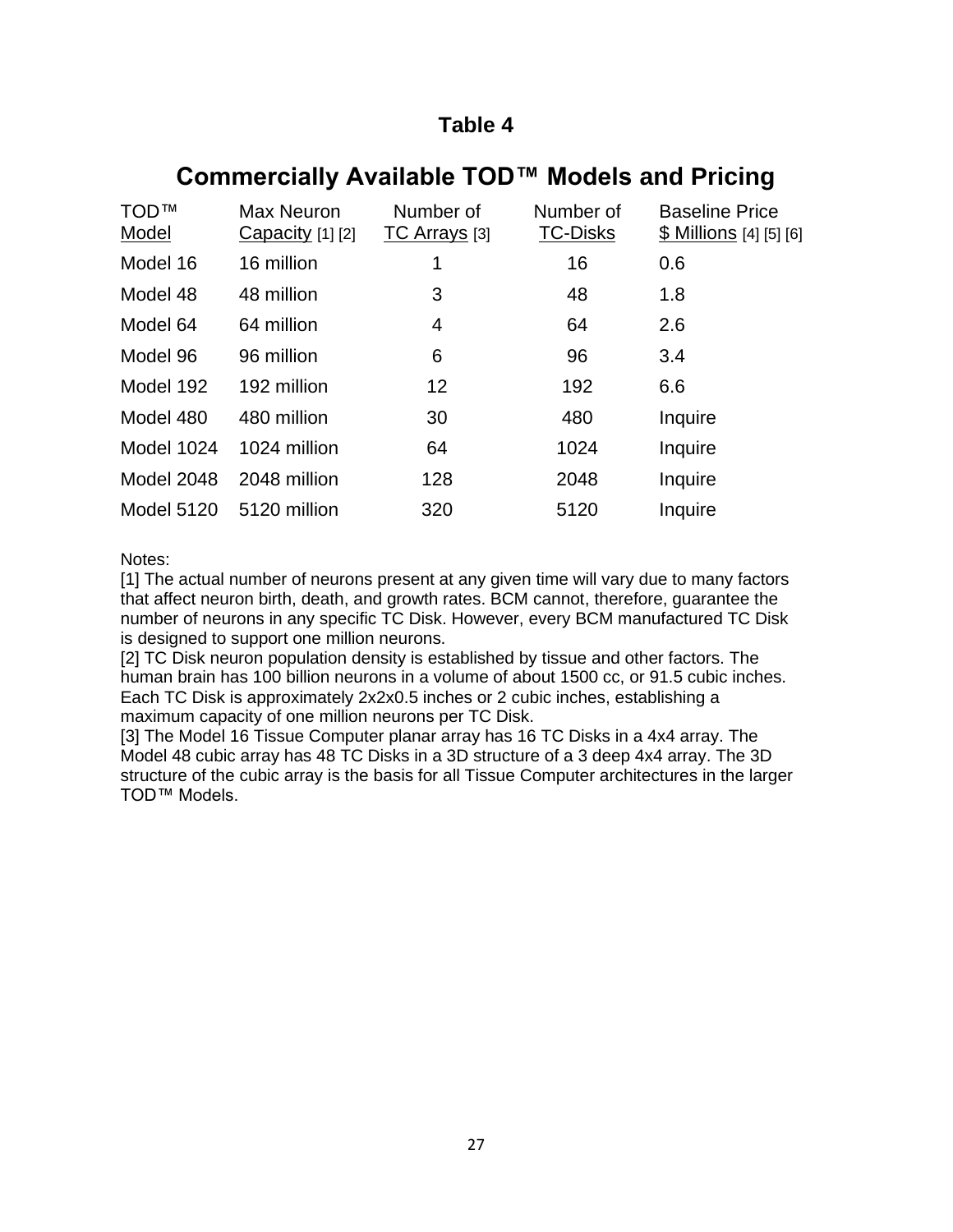## **Available TOD™ Purchase Payment Programs** [1]

| <b>TOD™</b><br>Model | Initial<br>Payment [2] | Intermediate<br>Payment [3] | Final<br>Payment [4] |
|----------------------|------------------------|-----------------------------|----------------------|
| Model 16             | 40%                    | 40%                         | 20%                  |
| Model 48             | 60%                    | 20%                         | 20%                  |
| Model 64             | 70%                    | 10%                         | 20%                  |
| Model 96             | 80%                    | n/a                         | 20%                  |
| Model 192            | 80%                    | n/a                         | 20%                  |
| Model 480            | 90%                    | n/a                         | 10%                  |
| Model 1024           | 90%                    | n/a                         | 10%                  |
| Model 2048           | 90%                    | n/a                         | 10%                  |
| <b>Model 5120</b>    | 90%                    | n/a                         | 10%                  |

#### **Notes**

[1] BCM welcomes full payment with any purchase order; however, various payment plans are offered, as outlined above. The use of a percentage (%) represents a percentage of the total price of the purchase as defined in the purchase order. Third-party financial service providers may offer various equipment leasing and loan programs for qualified purchasers; contact a BCM sales representative for details.

[2] The first payment is due with or following, the acceptance by BCM of a signed purchase order and purchase agreement. Upon receipt of the first payment, BCM will commit, in writing, to a slot in the manufacturing process for the purchased TOD™ Model(s). As stated in the purchase agreement, there is no guarantee that any planned manufacturing commencement date, slot, or delivery date will be achieved or that changes in such dates will not occur. [3] For those Models that have a second payment, the payment is due no later than forty-five (45) days before the proposed delivery and installation date. Per the purchase agreement, failure to timely deliver this payment may result in a delay and/or rescheduling of the delivery and install date, and possible financial penalties.

[4] The last payment is due and payable no later than thirty (30) days after the actual date of the Model delivery and installation.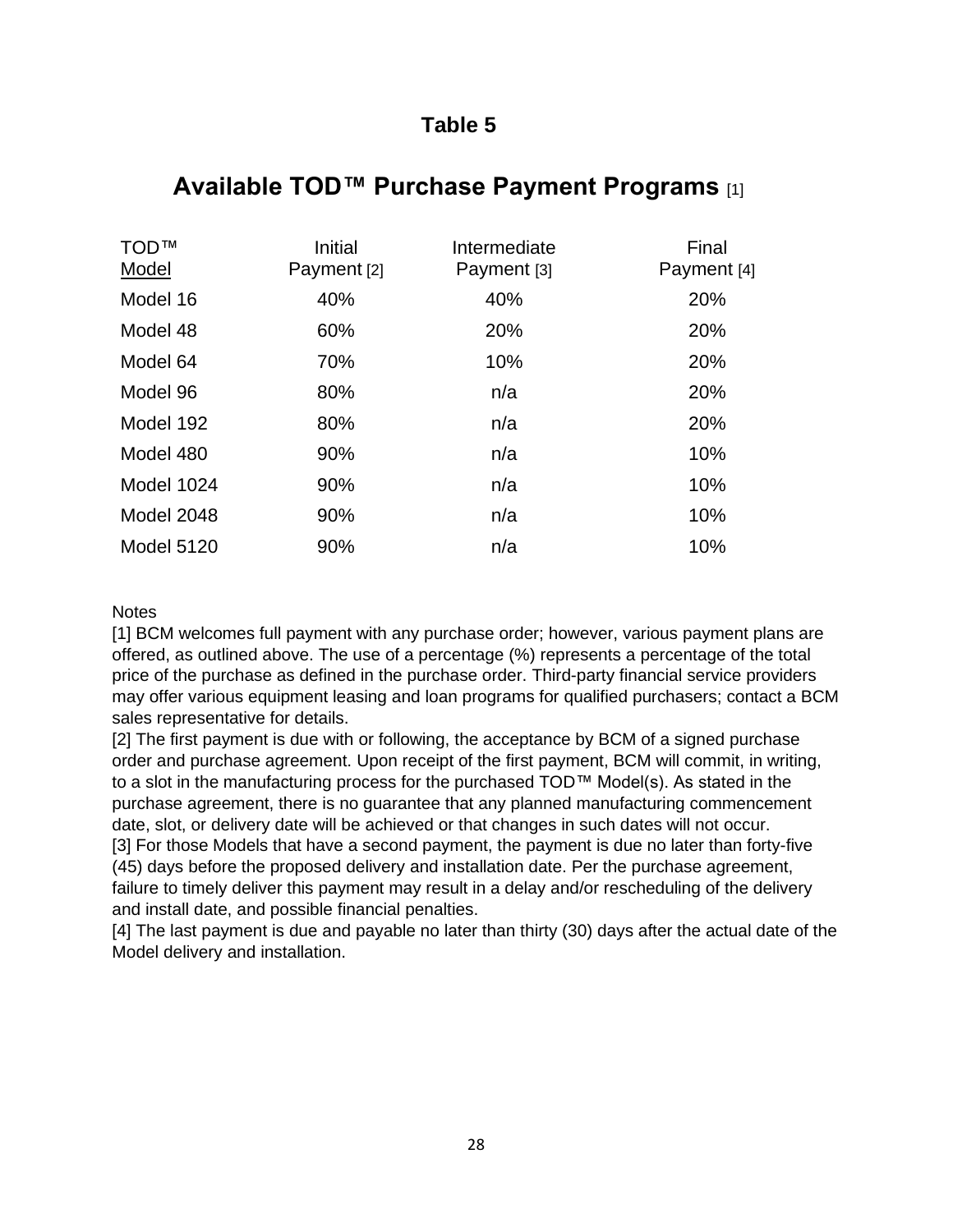# **TOD™ Manufacturing and Sales Pro Forma**

| <b>TOD™ Model</b><br>Number <sub>[1]</sub> | <b>Number Units</b><br><b>Gross Sales</b><br>\$ Billions [3]<br>Delivered [2] |              |
|--------------------------------------------|-------------------------------------------------------------------------------|--------------|
| Year 2022 (4th Quarter)                    |                                                                               |              |
| Model 16                                   | 10                                                                            | 0.006        |
| <b>Totals</b>                              | 10                                                                            | 0.006        |
| Year 2023 (All Quarters)                   |                                                                               |              |
| Model 16                                   | 12,000                                                                        | 7.2          |
| Model 48                                   | 2,400                                                                         | 4.32         |
| Model 64                                   | 600                                                                           | 1.56         |
| Model 96                                   | 12                                                                            | 0.041        |
| Model 192                                  | $6\overline{6}$                                                               | 0.04         |
| <b>Totals</b>                              | 15,018                                                                        | <u>13.16</u> |
| Year 2024 (All Quarters)                   |                                                                               |              |
| Model 16                                   | 120,000                                                                       | 72           |
| Model 48                                   | 40,000                                                                        | 72           |
| Model 64                                   | 6,000                                                                         | 15.6         |
| Model 96                                   | 1,200                                                                         | 4.1          |
| Model 192                                  | 600                                                                           | 3.96         |
| <b>Totals</b>                              | 167,800                                                                       | 167.66       |

#### Notes:

[1] This Pro Forma excludes production and sales of all large TOD™ Models (480 through 5120). The number of these units sold, the actual purchase prices, and other factors are highly dependent upon each of the large unit customers and are therefore difficult to forecast and have been excluded from this Table.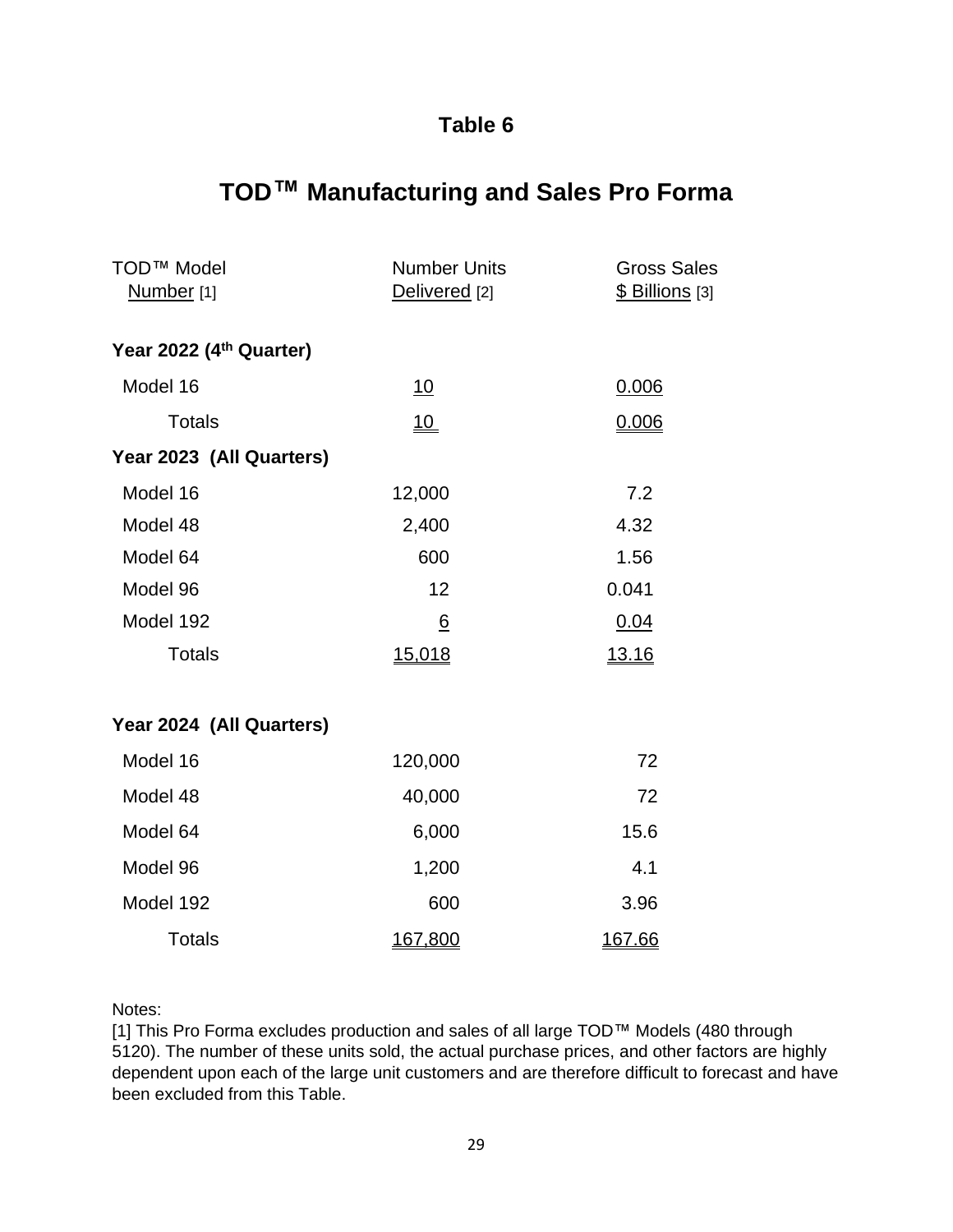[2] This Model quantity production and delivery Plan is preliminary and subject to the receipt of approved and funded purchase orders. The mix of actually produced orders and sales may vary from this Pro Forma and such variation will impact production schedules and Pro Forma revenues. TOD™ Model sales purchase orders may exceed actual available manufacturing capacity, which will result in sliding out of planned delivery dates and impact Pro Forma revenues.

[3] Revenues are based upon the listed quantities by TOD™ Model(s) and all purchases are at the baseline prices defined in this Plan. There is no assurance these Pro Forma will be obtained, or if obtained, that any benefits will arise. These results and data are subject to change without notice. Source data for this Pro Forma is BCM management and the BCM Business Plan, TOD™ Project, February 2022.

# **Table 7 Pro Forma Annual BCM Revenues**

#### **Annual Total Revenues from TOD™ System Sales Only** [1]

| Year                           | 2022 | 2023   | 2024    | 2025    | 2026    |
|--------------------------------|------|--------|---------|---------|---------|
| Units Sold [2]                 | 10   | 15,018 | 167,800 | 189,400 | 209,250 |
| BCM Revenues (\$ billions USD) |      |        |         |         |         |
| <b>Totals</b>                  | ٠    | 13.16  | 168     | 197     | 212     |

#### Notes:

[1] This Pro Forma is limited to only TOD™ systems and services. There is no assurance these Pro Forma will be obtained, or if obtained, that any benefits will arise. These results and data are subject to change without notice. Source data for this Pro Forma is BCM management and the BCM Business Plan, TOD™ Project, February 2022.

[2] The total global number of TOD™ systems sold during the calendar year.